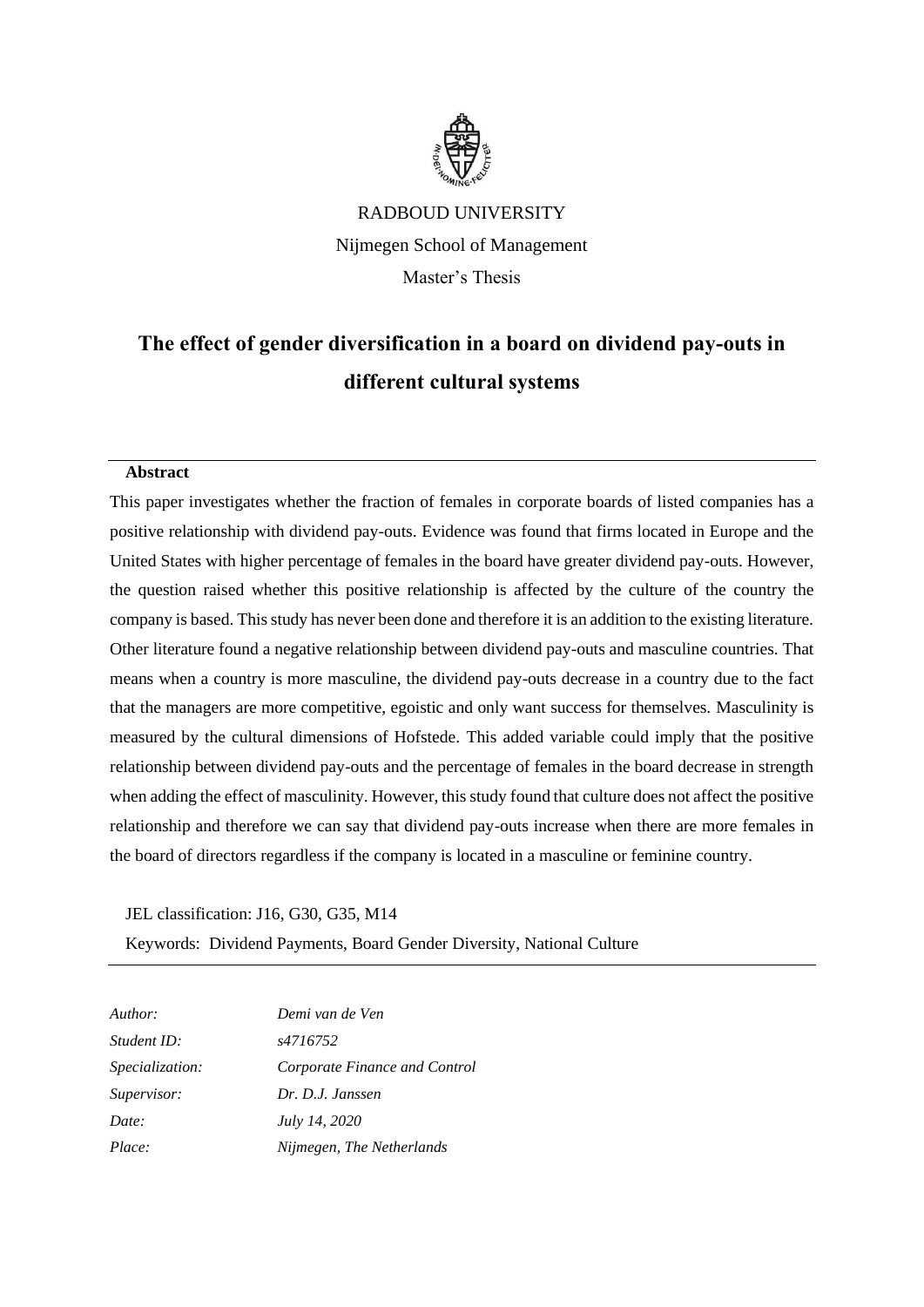Demi van de Ven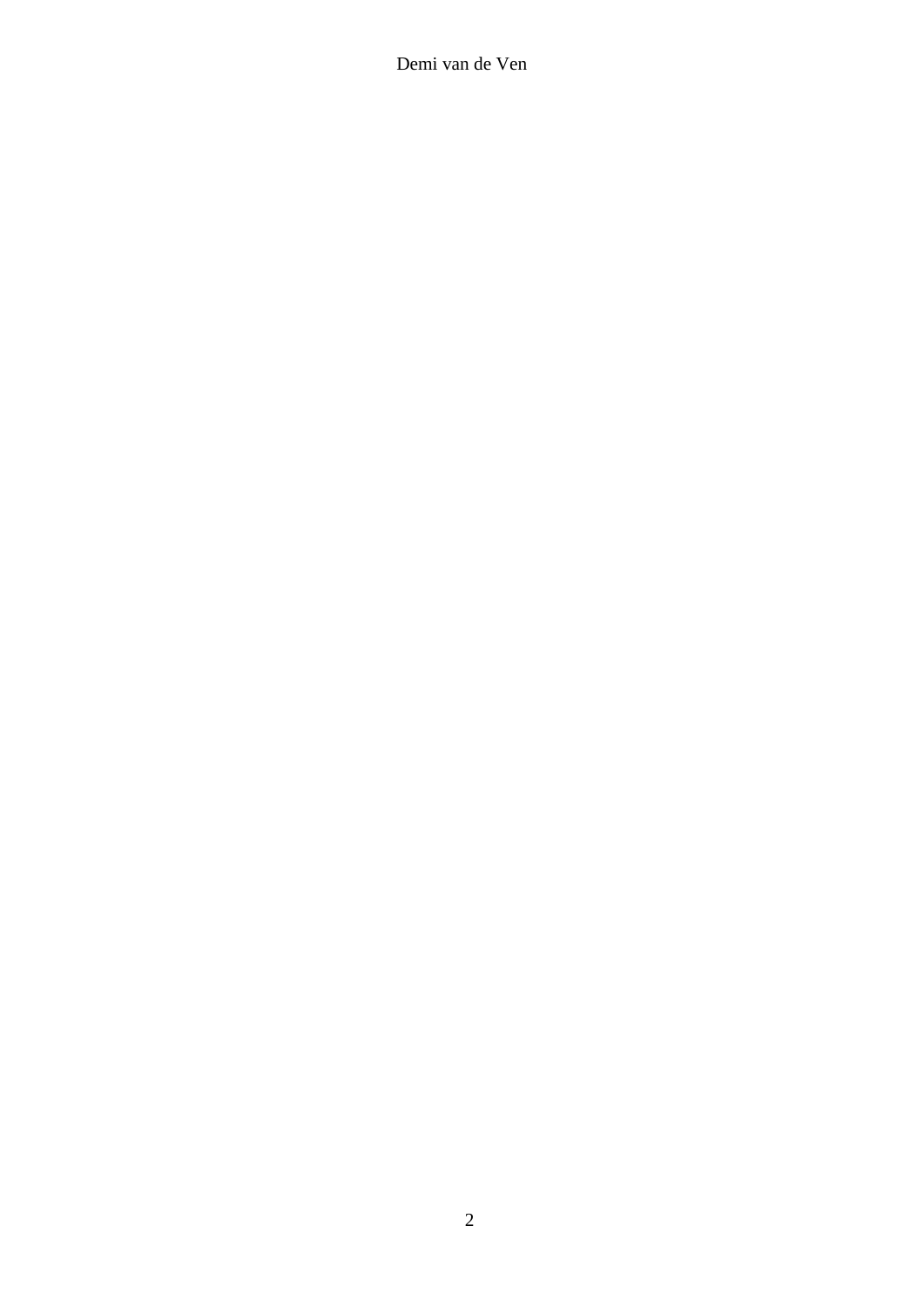# **Content**

| 4. Results<br>18 |  |
|------------------|--|
|                  |  |
|                  |  |
|                  |  |
|                  |  |
|                  |  |
|                  |  |
|                  |  |
|                  |  |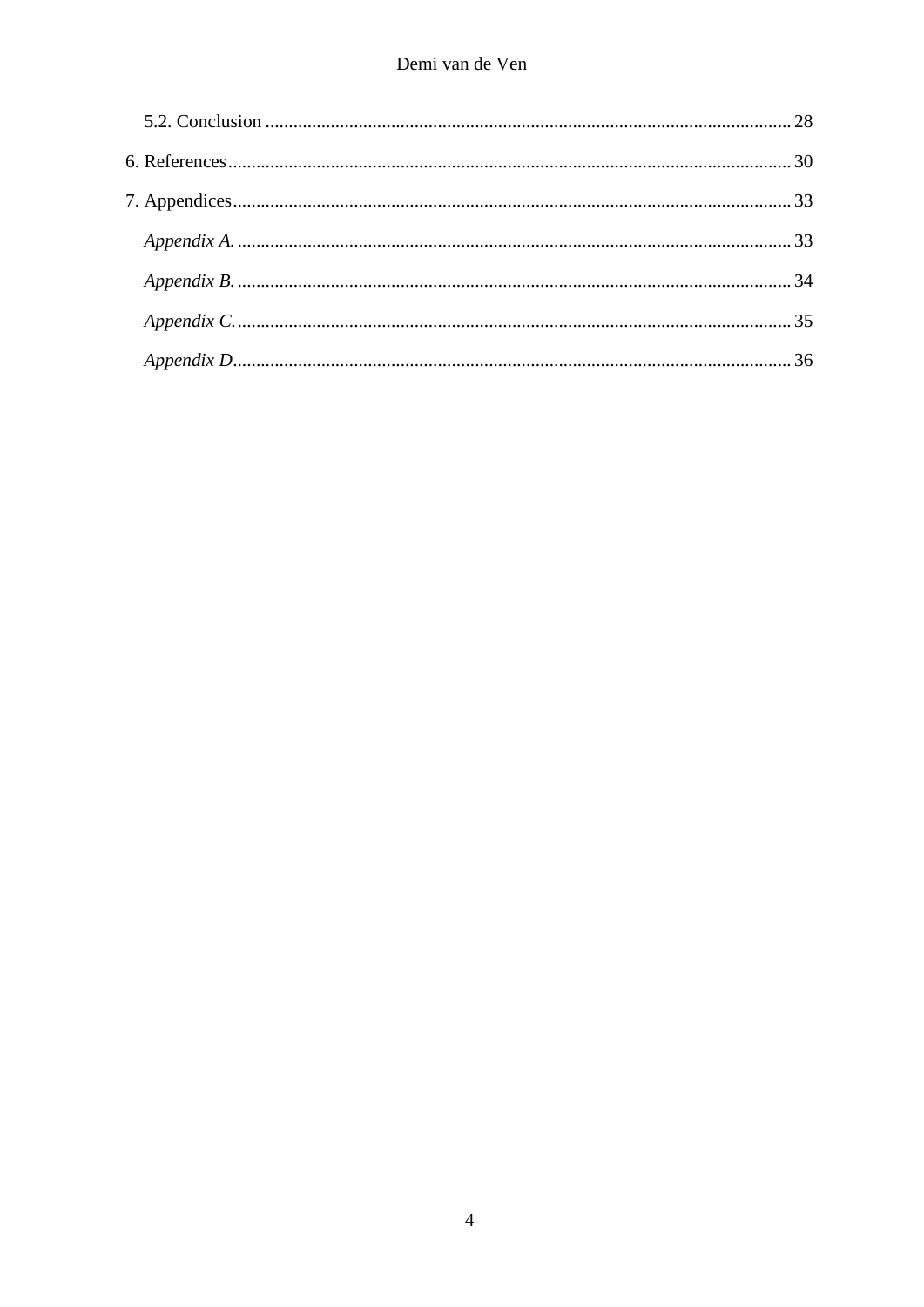## <span id="page-4-0"></span>**1. Introduction**

Dividend pay-outs are a major financial decision that corporate boards encounter. A study of Miller and Modigliani (1961) suggest that dividend policy is irrelevant in perfect and frictionless markets. However, in the real world, markets are imperfect. This means that dividend policy could be a tool to solve some market imperfections, for example agency problems (Dhanani, 2005). The agency problem is caused by the separation of ownership and control in large listed corporations (Jensen & Meckling, 1979; and Fama, 1980). The agency problem arises when the agent (managers and controlling shareholders) may not always act in the best interests of the principal (outside investors). This could lead to agency costs, especially monitoring costs incurred by the principal (Dyl, 1988). Dividend payouts could therefore be seen as a monitoring device.

Major financial decisions, such as decisions relating to dividend policy, are made by corporate boards. The aim and the effectiveness of these decisions are dependent on the characteristics of the board (Gyapong et al., 2019). According to several studies, stakeholders have called for greater emphasis on gender diversity within corporate boards and empirical evidence even suggest that gender diversity affects board effectiveness positively. This is a trend that is going on for the last couple of years. PwC came out with a rapport in march 2019 about this topic in the United States (PwC, 2019). Women are making up a larger share of the board of 37% in 2018 versus 31% in 2017. Of those who joined a board for the first time in 2018, more than 61% were female. These figures reflect the increasing positions female directors have in the S&P 500 overall 24% in 2019, which was 18% five years earlier. Boards want to diversify their boardrooms in terms of gender, race and age (PwC, 2019).

This is in line with the European Commission proposal they submitted in 2012. The commission wants to address the considerable imbalance between women and men in economic decision-making at the highest level. The reason why this proposal has an additional value is because it is necessary that females get equal chances to proceed high functions in companies, such as board positions. The proposal of the European Unison set the aim of a minimum of 40% of non-executive members of the underrepresented sex on company boards (European Commission, 2012). Besides these proposal of the European Union, other European countries like Norway, Spain, Italy and Belgium have gender quotas for boards (Daunfeldt & Rudholm, 2012)

The number of women in board directions is increasing but the presence of women in those positions is still not uniform across large firms across the world (Hillman et al., 2007). Several studies suggest that women are more effective in monitoring and show more ethical behavior than men (Lakhal et al, 2015). This reduces the free cash flow, opportunities to overinvest or invest in negative net present value projects. That results in higher dividends payouts, because it is an indication that the firm has future profits (Jurkas et al. 2011). When looking at evidence on the effect of diversity of boards, a central hypothesis is that women on boards leads to reduced agency problems and thereby better corporate governance. Besides, gender diversity in boards led to an improvement of the quality of decisions by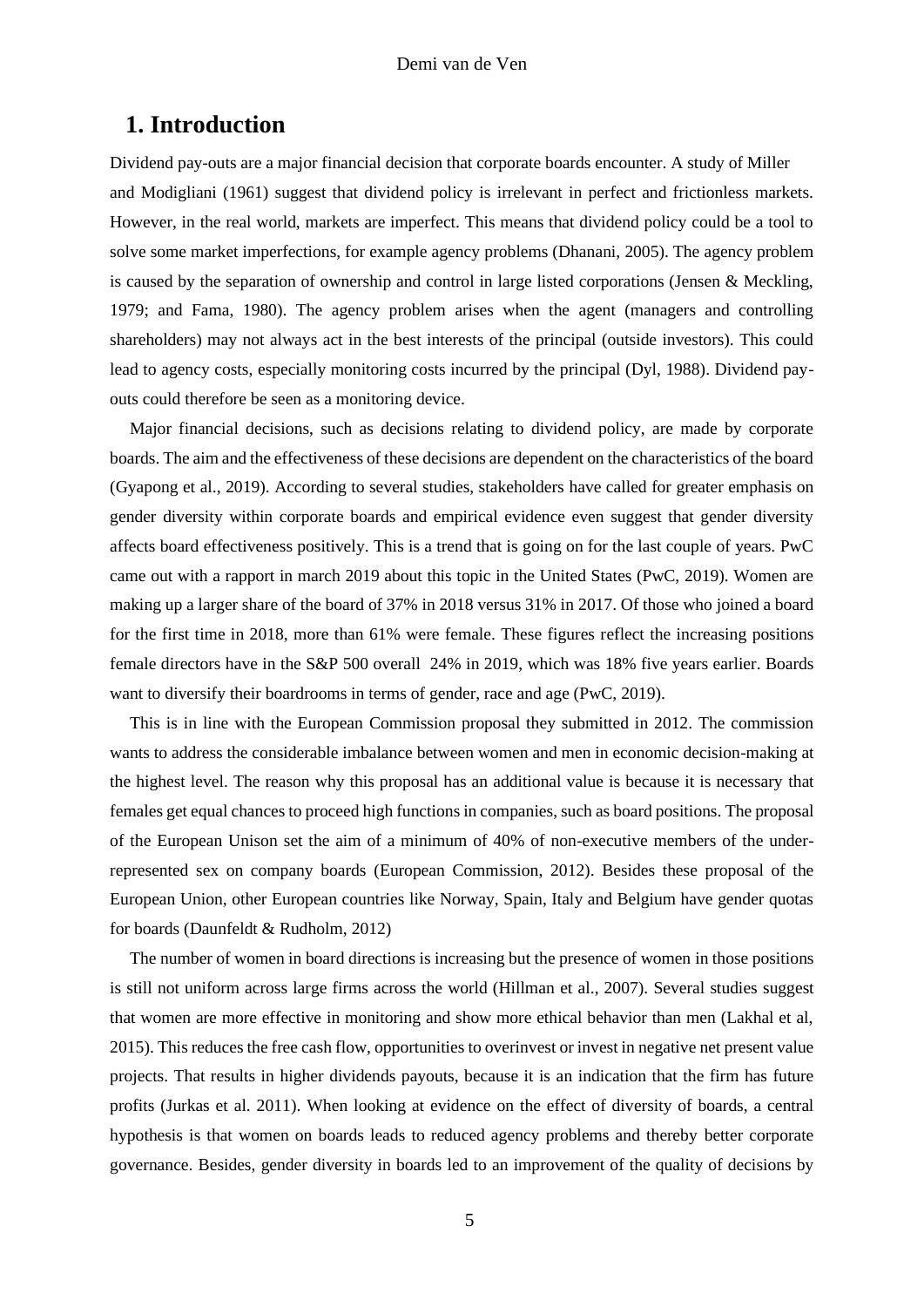#### Demi van de Ven

bringing new perspectives and enriching the information set (Gul et al. 2011). This could improve the performance of a firm and has therefore higher future dividend payouts (Adams & Ferreira, 2009). The study of Pucheta-Martinez and Bel-Oms (2016) used Spanish data and found that a reduction of monitoring costs, better corporate governance, greater quality in decisions led to higher corporate cash payouts. Jurkas et al. (2011) used US data and found the same evidence. This supports the hypothesis proposed by La Porta et al. (2000) that firms use board gender diversity as a substitute for monitoring devices such as dividend payouts. However, most of these studies of gender diversity in boards on dividend pay-outs have been conducted in the United States. Nonetheless, there are studies that prove there is a difference in dividend pay-outs in different cultural systems.

 As Shao et al. (2010) wrote: "A nation's culture determines the importance of goals, and manifests itself in observable social norms, societal institutions and collective/individual behavior. Accordingly, substantial international business research has asked whether differences in national culture can help explain cross-country differences in various business and management practices" (Shao et al, 2010). This study concluded that when there is a high proportion of conservatism in a country, dividend payouts are higher. The opposite holds for a higher proportion of mastery, this results in a dividend pay-out which is lower. In addition, the paper of Bae et al. (2012) found that there is a significantly and negatively relation between dividend pay-outs and cultural dimensions. For a higher amount of masculinity in a culture they found that firms are likely to pay lower dividends. This means that when a culture is more based on 'male' perspectives dividend pay-out are lower than for more 'female' cultures. In more masculine countries, people are more assertive, ambitious, egoistic and competitive. People strive for material success. People respect everything that is big, strong and fast (Vitell et al, 1993). This means that people who are on corporate boards do not want to share their success. They want more success and invest therefore more in their own business than pay out dividends to their shareholders. It is expected that the positive relationship between dividend and the percentage of females will decrease in strength due to the fact that the company is located in a masculine country. This cultural difference between countries will strengthen or weaken the initial relationship. This research has never been done and therefore it is an addition to the economic science. When taken the relationship between dividend pay-outs, the fraction of women in the board and cultural differences into account. The research question of this paper is formulated as follows: *To what extent does the gender diversity of a board affect the dividend pay-outs of a firm and does culture affect this relationship?*

Motivated by the lack of empirical evidence on the interaction effect between gender and culture on dividend payouts, this paper wants to address how dividend pay-outs will be affected by the gender of the board and the cultural aspect. It will examine the dividend pay-outs of different boards while looking at the board composition and the culture of the country in which the firm is based. This research extents existing literature on this topic by focusing on gender diversity in boards with different cultural perspectives. This study uses a dataset which contains United States and Europe based listed firms, which could lead to a different results in order to cultural differences.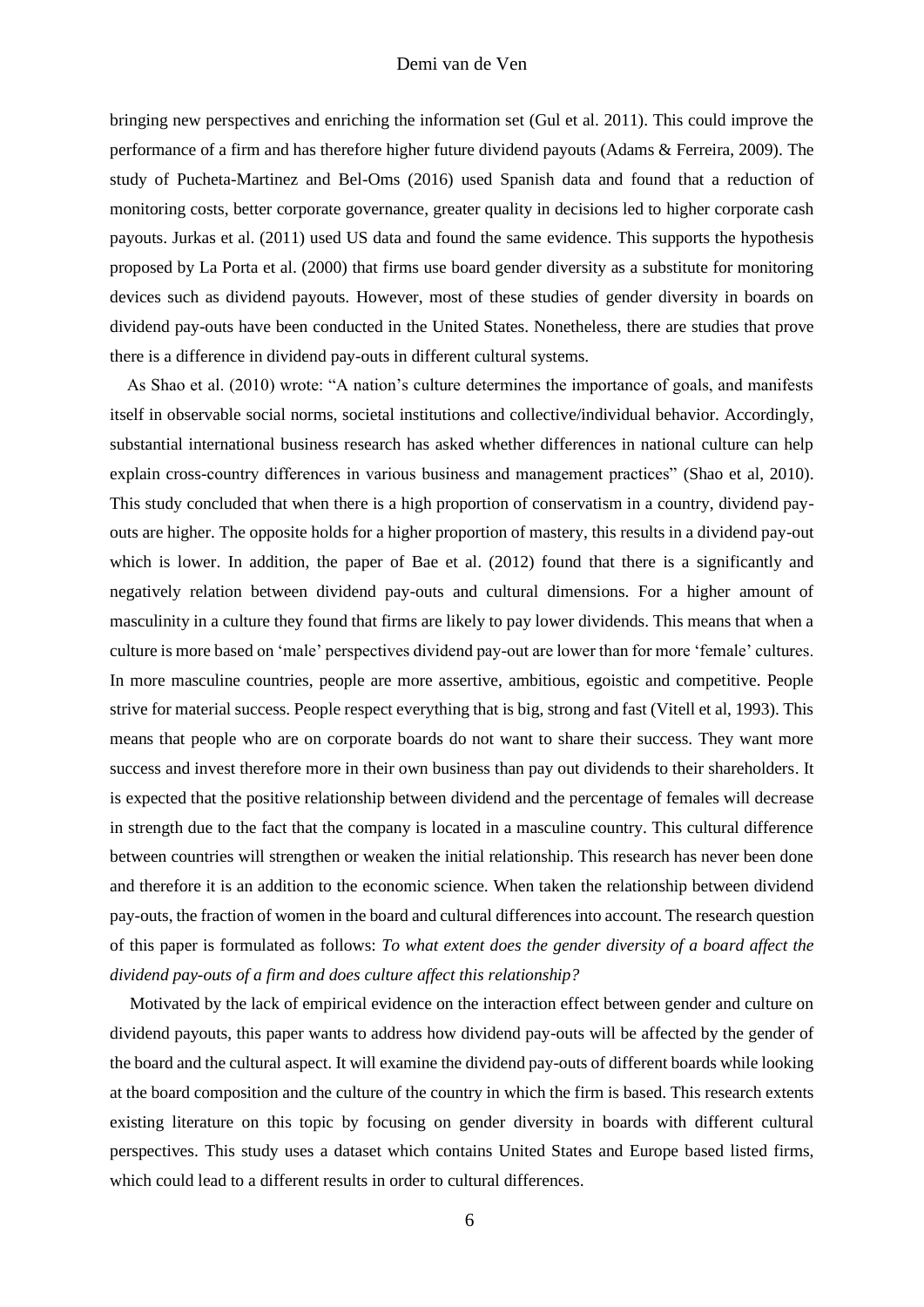The findings of this paper are in line with the existing literature based on the positive relationship between dividend pay-outs and a higher fraction of females in the corporate board. The results are positive in every analysis, this means that over the whole sample in every case the dividends increase when the fraction of women in the board increase. The cultural aspect which is measured by the masculinity index found by Hofstede (2010) does not have any effect on the initial positive relationship dividend and the fraction of females have. This means that the cultural differences between countries, thus more masculine or more feminine, does not change the initial positive effect. These findings need serious acknowledgement. We can state that in every country it is better to have more females on the board because this leads to higher dividend pay-outs in any case.

The paper continues by providing an overview of the most noticeable relevance in this research area. Hereafter, section 2 gives a literature review of already done research in this field. Section 3 gives the methodological insights of the research such as the statistical model that is used and the sample. Section 4 gives the results of this statistical analysis. Section 5 gives a conclusion on the research question and explains the limitations this research had.

## <span id="page-6-0"></span>**2. Literature Review**

## <span id="page-6-1"></span>**2.1. Dividend pay-outs**

The paper of Lintner (1956) laid the foundation for the modern understanding of dividend policy. He concluded that dividends are sticky, tied to long-term sustainable earnings. Dividends are only paid by mature companies and are smoothed from year to year. Besides, managers use a long-term pay-out ratio when determining the dividend policy. But during the past decades this perception of dividend has been changed.

 Dividend pay-outs vary extensively over time and across firms. These differences are caused by the different theories about dividend and its policies. Despite extensive existing research, examining factors like agency problems and asymmetric information, this variation in the levels of dividend pay-outs is still for a large part unexplained (Allen & Michaely, 2003; Brav et al., 2005). Dividend theories could give an understanding why there is still a large part unexplained.

#### <span id="page-6-2"></span>*2.1.1. Agency theory*

The agency theory explains the dividend puzzle by analysing the agency relationship between managers and shareholders. The papers of Black (1976) and Jensen (1986) showed that dividend policy is a consequence of the separation of ownership and control within a company. When a listed company sells their shares, shareholders become owners of the company. However, the company will be led by the managers. Managers and shareholders have different interests. Shareholders want to maximize the value of the firm, while managers want to have the highest possible salary and invest in projects they like the most (Jensen, 1986). Agency theory predicts that dividends are substantial and stable. Because, the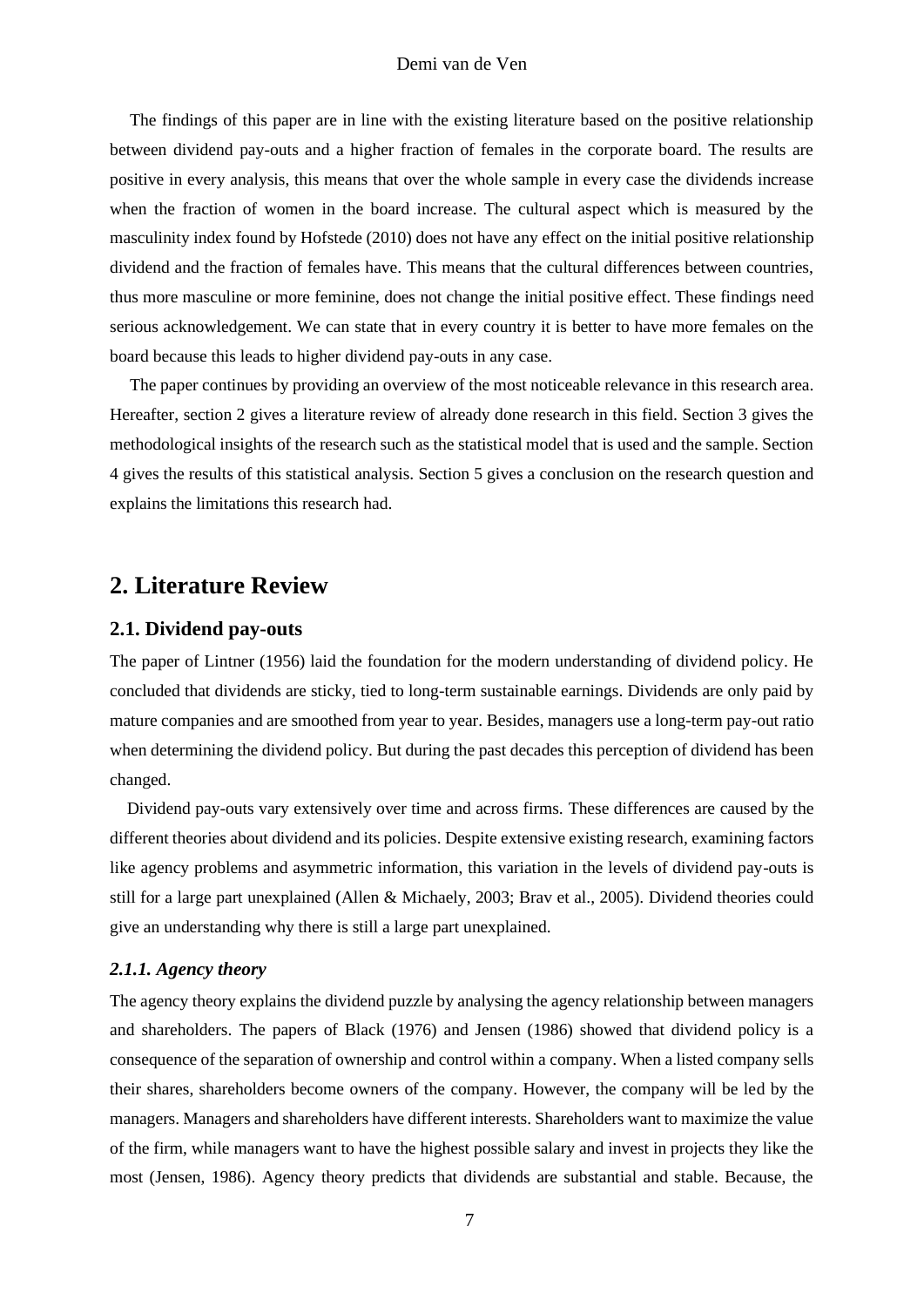higher the dividends are, the less free cash flow there is. Ceteris paribus, there is thus less money in managers hands to spend on projects which might result in a negative net present value. Besides, the higher dividends are, the higher is the need to go to capital markets for new outside funding and the greater is the effectiveness of monitoring for investors.

## <span id="page-7-0"></span>*2.1.2. Signalling effect theory*

The second theory is the signalling theory. In general, the market reacts positively to announcements of increases in dividends and negatively to announcements of dividend decreases. The main explanation for this is the signalling hypothesis. This means that higher dividends are announced by managers to let the market know that there are higher cash flows expected in the future (Shao et al., 2010). However, Allen and Michaely (2003) found a little evidence that higher earnings follow larger dividends. Higher dividend pay-out policies could attract more equity and debt, which leads to higher earnings. Allen and Michaely (2003) conclude that if firms use dividends as a signal, the signal is not about future growth in earnings or cash flows, but it may give information about the board and financial decisions.

## <span id="page-7-1"></span>*2.1.3. Bird in hand theory*

The third theory is the bird in hand theory, this theory implies that investors should be indifferent between receiving cash dividends now and enjoy the future payoffs from future payoffs from capital benefits as long as the firm accepts only projects with a positive net present value and tries to avoid the redundant free cash (Shao et al., 2010). This means that dividend represent a bird in hand. So the bird in hand theory predicts that the stock of high dividend firms is particularly attractive to risk-averse investors because they are concerned with security and hence firms can raise their value by issuing high dividends and have a security for a positive net present value in projects and security there is no redundant free cash flow (Shao et al., 2010).

## <span id="page-7-2"></span>*2.1.4. Pecking order theory*

The last theory is founded by Myers (1984) and is also described by Shao et al (2010) and is called the pecking order theory. This theory argues that the traditional pecking order framework in which a firm prefers internal to external financing and debt to equity if it issues securities can be explained by a firm's capital structure choice. Because there is asymmetric information, external finance is more expensive than internal free cash flows for investment. Dividends could be seen as internal free cash flows if they have not been issued yet. These decisions about dividend pay-outs and their policies are made by the corporate boards. These corporate boards try to come along with the preferences of their shareholders. However, there are still some agency problems within. As already been said in the introduction, corporate board characteristics can change the decisions. Especially the fraction of women in a board could change the dividend pay-outs.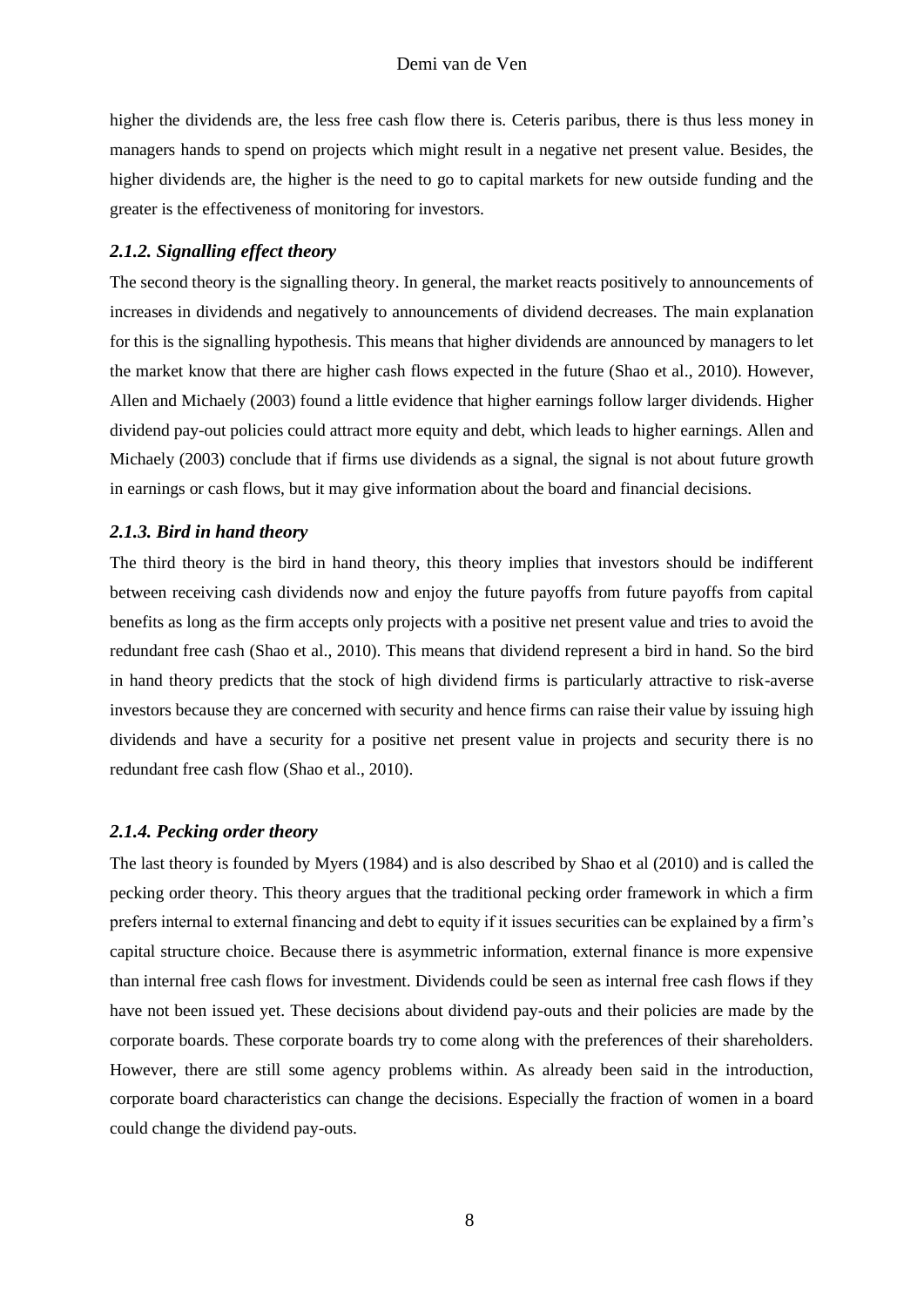#### <span id="page-8-0"></span>**2.2. Gender diversity in corporate boards and dividend pay-outs**

Corporate boards make important financial decisions. These decisions are highly influenced by the members of the board and thus the diversity of the board. The performance of functions like monitoring, controlling, advising, and linking with external environment, are influenced by the composition of the board. This implies that the performance of the firm is partly influenced by the composition of the board, like gender for instance (Carter et al., 2003) For a long time, the most corporate boards were led by the so-called "white and wise old men that have a lot of experience as a CEO or CFO" (PwC, 2019). But according to the latest studies, this trend is changing. More women are requested by large listed firms. In this sub-chapter it will be described how women can influence the decision-making in the board of directors and how this influences the dividend payouts.

In general, arguments for a positive relationship are based on the view that gender diversity in the board affects the firm performance positively and therefore higher dividend payouts are expected. According to Adams and Ferreira (2009), the gender quotas in many European countries are based on this assumption that there is a positive effect between firm performance and gender diversity in the board. But not only the performance of the board increases, also the dynamics of the board are affected by the gender composition. The quality of the boardroom discussions of complex problems is improved by the presence of female directors. Boards with female directors engage more interactions between the board members. This enhances the outcomes of the decisions that needs to be made. (Carter et al. 2013, Gul et al. 2011). According to Faccio et al (2016), females take out less debt and make generally less risky financing and investment choices. These lead to lower costs and more investment in NPV projects that are expected to give profit. These give the impress that higher future dividend will be paid. Corporate social responsibility is also a trending topic and Shaukat et al. (2016) found that female directors tend to focus more on these CSR and this attracts more investors. When there are females in the board, Matsa and Miller (2011) found that these females are more likely to hire other females for these top executives than other males. That means, when there are a couple of females in the board, the expectations are that the fraction of females will increase and this leads to higher performance according to Carter et al. (2003). This research is based on Fortune 1000 firms and found a significant positive relationship between the fraction of women on the board and the firm performance. The more diverse the board is, the more it is suggested to serve the monitoring function better because of the increased board independence.

As already been described, female directors are more likely to engage in monitoring. Monitoring leads to less agency costs. The female directors are more likely to attend the board meeting than their male counterparts and that implies that females are more aware of the day-to-day business. Besides, they are more likely to focus on auditing, nomination and corporate governance committees and thus try to have a good working firm on the inside (Adams and Ferreira, 2009). The agency problem, or the socalled free cash flow problem, holds that dividends can be reduced by the free cash flow of the firm. Free cash flow is defined as the cash flow that results from the net profit minus the dividend payouts.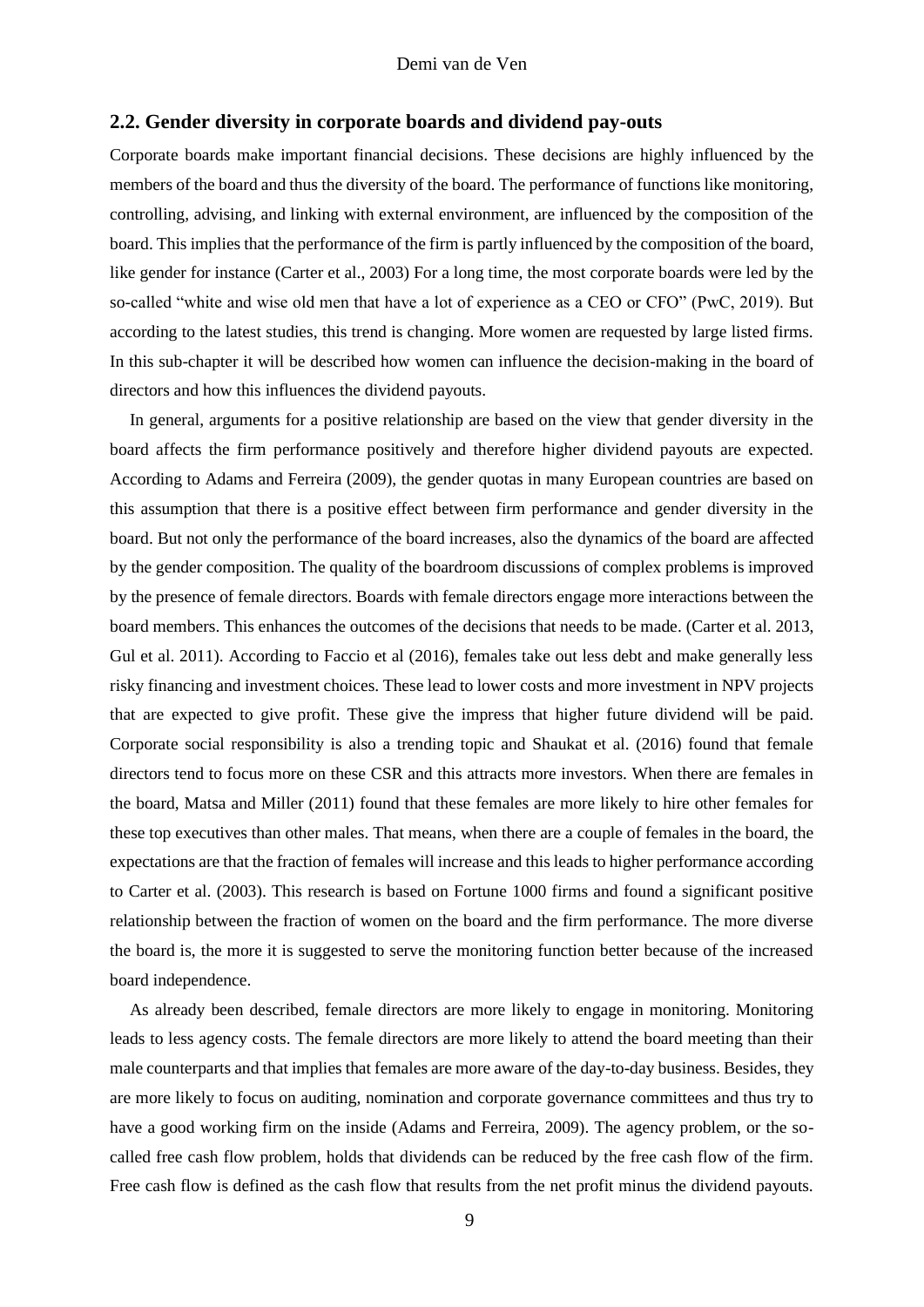So the higher the dividends, the less free cash flow ends up for the managers. Free cash flow can be used by managers to invest in negative NPV projects. Women in boards are less likely to accept those investments by the managers because they monitor stronger than male directors in the board. Strong support for this theory if found by Chen et al. (2017). Their paper describes results for a significant relationship between the board gender composition and the dividend pay-outs. When there is a 10 percentage point increase in the fraction of female directors, there is a 1.67 percentage point increase in the firm's dividend payout. This research was conducted by using 1691 S&P companies in the period of 1997-2011. This same evidence has been found by the paper of Jurkas et al. (2011), however, they used a sample of US firms. When there is a higher percentage of females in the boards, lower monitoring costs for the managers needs to be paid and this results in higher dividend payments.

Following this argument, female directors are expected to be good monitors that strengthen shareholders' rights. Strong shareholders pressure managers to pay higher dividend. The paper of Saeed and Sameer (2017) summed up evidence about papers of many that found evidence for higher dividend pay-outs from listed companies with a higher fraction of females in the board. For example the paper of Pucheta-Martinez and Bel-Oms (2016), they examined the influence of the representation of women in Spanish corporate boards. They found a significantly and positively results between the fraction of women and the dividend pay-outs. This result is based on the reduction by female directors on the agency costs. This implies a better corporate governance and enhanced monitoring costs were reduced. That resolves the shareholder-manager conflict or the so-called agency problem.

However, contrary to the arguments discussed before, there are also arguments that argue for a negative relationship between board gender diversity in the board and dividend payouts. This contradicts the findings of the above literature. The paper of Saeed and Sameer (2017) confirms that the conservative behavior of female directors can affect the decision making in a negative way. Women are more likely to be risk averse and try to protect themselves or the company for unforeseeable downturns. This result in lower profits and thus lower dividend pay-outs (Levi et al. 2014, Chen et al. 2016). Female directors exhibit a greater need for precautionary cash holdings. This means that females in boards might be more inclined to retain the cash within the firm as a buffer for future uncertainties instead of using it as dividends. Besides, it was mentioned above, diversity in boards will lead to greater perspectives and better performance, a study of Earley and Mosakowksi (2002) found that heterogeneous groups in general, and gender-diverse groups in particular, tend to communicate less frequent than homogenous groups. The reason for this is that the opinions in a diverse group are not likely to be shared because people tend to be scared to reveal their opinion when it will not be in line with that of the others. A paper of Ward & Forker (2017) found that gender diversity in boards can provide more informed and strategic basis to the investment decisions. This means that gender diversified boards can foresee new and better investment opportunities in a firm. Therefore there is a small amount of free cash flow because most of it will be used for investments that will grow the firm. That implies less to zero dividend payouts. However, this sample was used for emerging countries.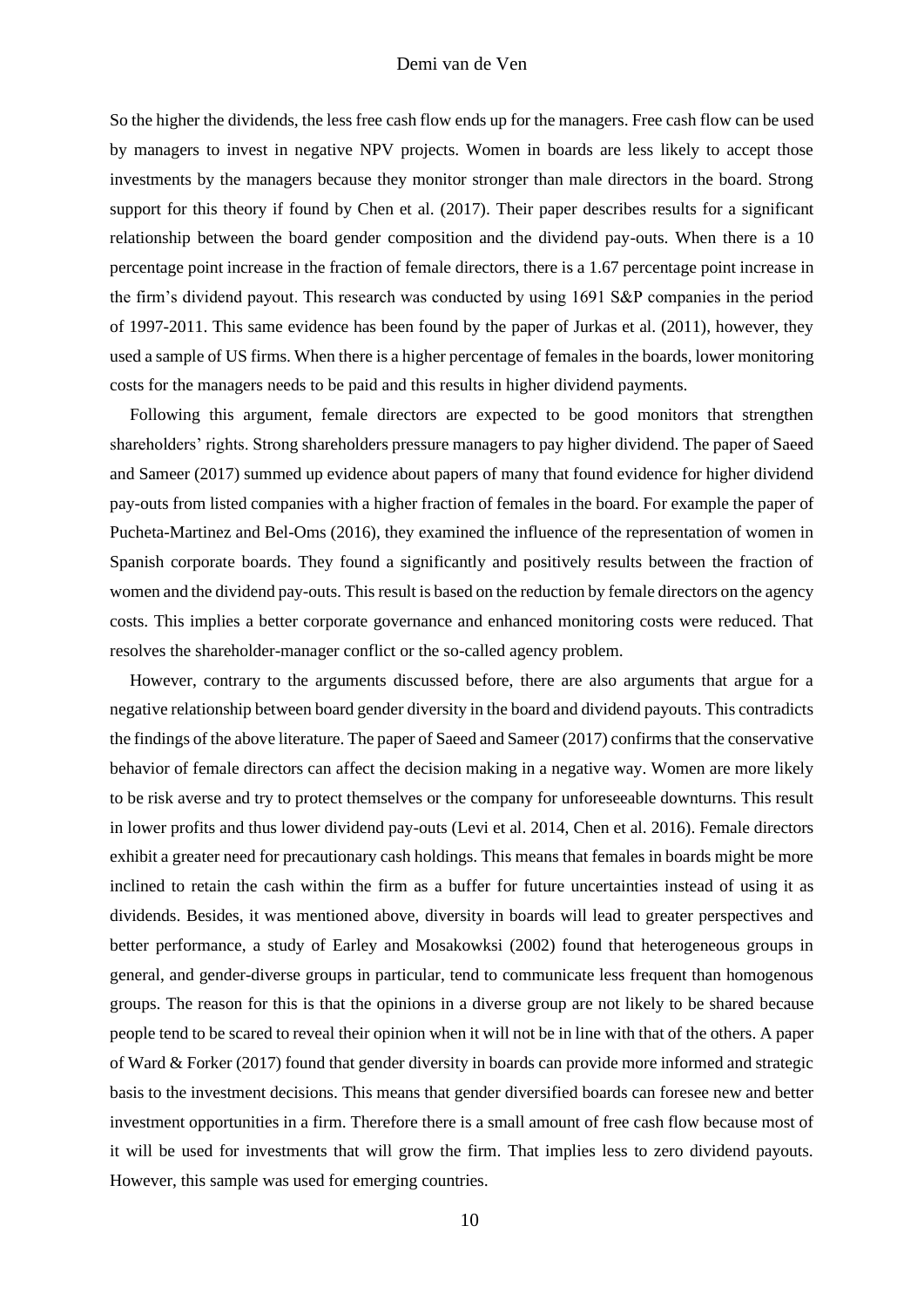This paper will look at mature countries like European countries and the US. Positive and negative relationships between gender diversity and dividend payouts have been discussed. However, the increase in female members of the board, the female quotas for European firms and the evidence that is provided for mature countries all show a positive effect of the share of women on the board of dividend pay-out. Taking into account the data sample of mature European countries and the US, the following hypothesis is developed:

*Hypothesis 1: There is a positive relationship between the number of women on the board and dividend pay-outs.*

## <span id="page-10-0"></span>**2.3. Cultural differences and dividend pay-outs**

Besides this effect of gender diversity on dividend payouts which could be negative of positive, countries can have other factors which influence board diversity. Different time periods, different firms, different countries and especially different cultures can greatly influence the research on gender diversity and dividend payouts (Carter et al. 2010). Dividend pay-outs can be affected by the board in particularly but also by other factors like culture. In this subchapter the link between culture and dividend payouts will be explained. "Culture, defined as a collective mindset manifested in certain shared values, norms, believed and expected behaviors that are deeply embedded, unconscious and often irrational" (Fidrmuc & Jacob, 2010). Shao et al. (2010) found that culture contributed to dividend policies of listed companies. They used Schwartz's key cultural dimensions for their paper, namely conservatism and mastery to give each country an index. Conservative shareholders pay more attention to security and relations, thus are more embedded in groups and rely on non-material assets. Mastery shareholders have the same perspective as managers and like independence and successfulness and rely on ambition and material assets. They found that when a country is more conservative, the dividend pay-outs are higher. On the other side, when a country is more mastery, the dividend pay-outs are lower. This rely on the agency theory, the signalling effect theory, the bird in hand theory and the pecking order theory.

 A more common used and famous index is the Hofstede cultural dimensions index. The Hofstede cultural dimensions give an understanding of cultural differences in other countries. He gave five dimensions to measure cultural differences, Power Distance Index (PDI), Individualism (IDV), Masculinity (MAS), Uncertainty Avoidance Index (UAI) and the Long-Term Orientation (LTO). These dimensions are used as variables for the measure of culture differences in countries (Hofstede, 2001). Many papers uses the individualism dimension to measure culture for dividend pay-outs

 This analysis focuses on the masculinity dimension of Hofstede's framework. When a country is considered as masculine, it means that male individuals are expected to be assertive, ambitious, competitive, strive for material success and to respect to what is big, strong and fast, the opposite for holds for feminine countries (Vitell et al. 1993). Masculine cultures expect that women serve and care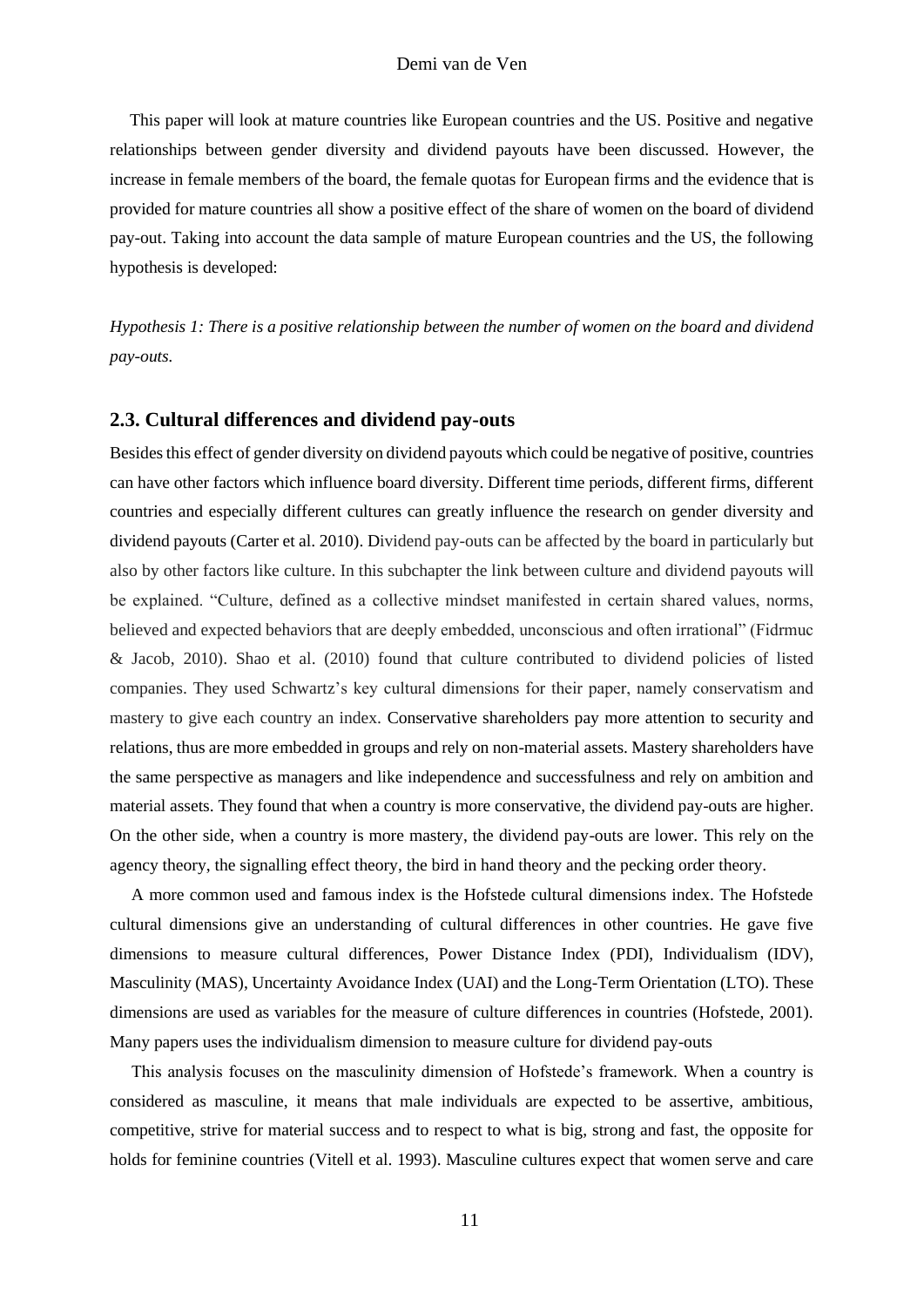for the non-material quality of life, for children and for the weak. Feminine cultures, on the other hand, define no special roles for males and females and are not competitive or ambitious. Thus masculine cultures value material success and assertiveness while feminine cultures value qualities such as interpersonal relationships and concerns for weaker individuals (Vitell et al. 1993). For example, the United States scores 62 for masculinity, Germany has a score of 66, while the Sweden show 5 on masculinity (Hofstede, 2003).

A paper of Bae et al. (2012) found that there is a significantly and negatively relation between dividend pay-outs and cultural dimensions. Firms in high masculinity countries pay lower dividends than those in low masculinity countries. The findings are based on the effect that performance-driven managers have an incentive to hold large cash holdings to exploit investment opportunities rather than to pay out cash as dividends. This is in line with the free cash flow problem that occurs when there are more male in the firm.

Contrary, the paper of Newman & Nollen (1996) found that masculine countries have a "asymmetric nature of performance rewards". This implies that managers are paid much higher compensation for good performance. Thus, in masculine cultures, there is a higher form of opportunistic behaviour. Opportunistic behaviour could lead to higher expectations of the firm and thus expect managers that the firm has positive future profits. Therefore they pay more dividend (Zheng & Ashraf, 2014). This study has been done to a sample of international banks representing 51 countries over the period of 1998- 2007. Because the sample of this research contains to listed companies, the effect on our sample is being questioned.

#### <span id="page-11-0"></span>**2.4. Interaction of gender and culture on dividend pay-outs**

In the past section, some evidence of the positive relationship between the fraction of women and the dividend pay-outs was discussed. Furthermore, existing literature seems to suggest that when a country has a different index number for masculinity, which implies cultural differences, there is a positive relationship with dividend pay-outs as well as a negative relationship. This paper wants to examine whether there is an interaction between the number of women in a board and the index number of the specific country for masculinity. With this proxy we can find out if masculinity changes the effect of board diversity in the corporate board on the dividend pay-outs. This study has never been done and therefore there is a lack in the existing literature. We expect that the interaction effect has a negative significant effect. When a country is masculine, dividend pay-outs are lower than in a feminine country. Thus when more females are in the board the dividend pay-outs are expected to be higher. However, when this company is located in a masculine country, the positive effect will then decrease. Therefore the following hypothesis is determined.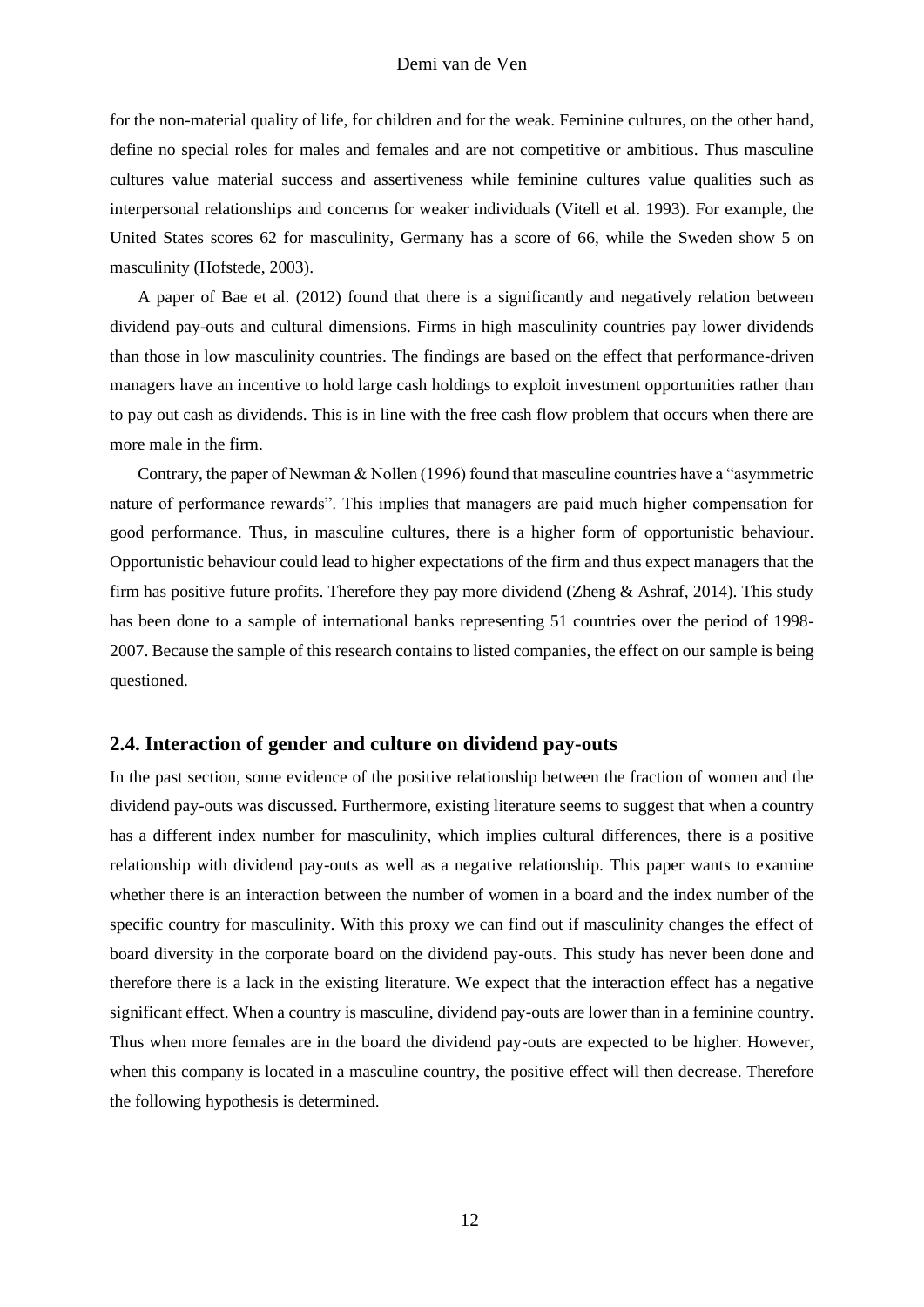*Hypothesis 2: the hypothesized relationship from H1 decreases in strength with a higher country's score on masculinity.* 

## <span id="page-12-0"></span>**3. Research Method**

#### <span id="page-12-1"></span>**3.1. Data sample description**

To provide an answer to the research question, a quantitative research method will be adopted. Data on dividend payouts is retrieved from Eikon. Characteristics of the board are retrieved from Eikon as well, with the ESG data pack. This initial sample will include listed firms based in Europe and the United States, which have information available between January 2002 and December 2018. The data from ESG is only available since January 2002, therefore the sample is based on 2002-1018. Other specific data, for instance masculinity, for culture will be retrieved from the Hofstede (2010) and is for each country specific, this will be merged into a second data sample for the regression with the interaction. In this study, panel data will be used. The observations of the firms through different years should be seen as dependent of each other instead of independent observations. Panel data, or cross-sectional timeseries data is used because this will look at the behavior of the firms across time. The variables change over time but the firms stay the same.

The original sample included 3784. These consist of all kind of companies based in Europe and the United States. The first step in the data cleaning process was to exclude the firms that had the same ISIN code but a different company name. After this, only 3731 companies were left. The amount of companies located in Europe is 771. The amount of companies located in the United States is 2.960. This means that only 20% of the sample is based on European companies.

In this study, a panel data regression will be combined with a random effects regression. This paper uses panel data because it uses observations for the same company during different years. Therefore the observations for each company should be seen as dependent. The observations during the years for each variable are dependent of the years before and therefore the data can not be treated as independent observations. The random-effects model is used because the company does not change over time, however the variables change over time. When fixed effect was used, we would assume that both does not change over time.

#### <span id="page-12-2"></span>**3.2. Variables**

In the next chapters, the dependent variables and the control variables used in this paper will be explained. Table 1 gives an overview. The first column gives the variable names, the second column gives the explanation how the variable is measured and the third column gives the source of the variable.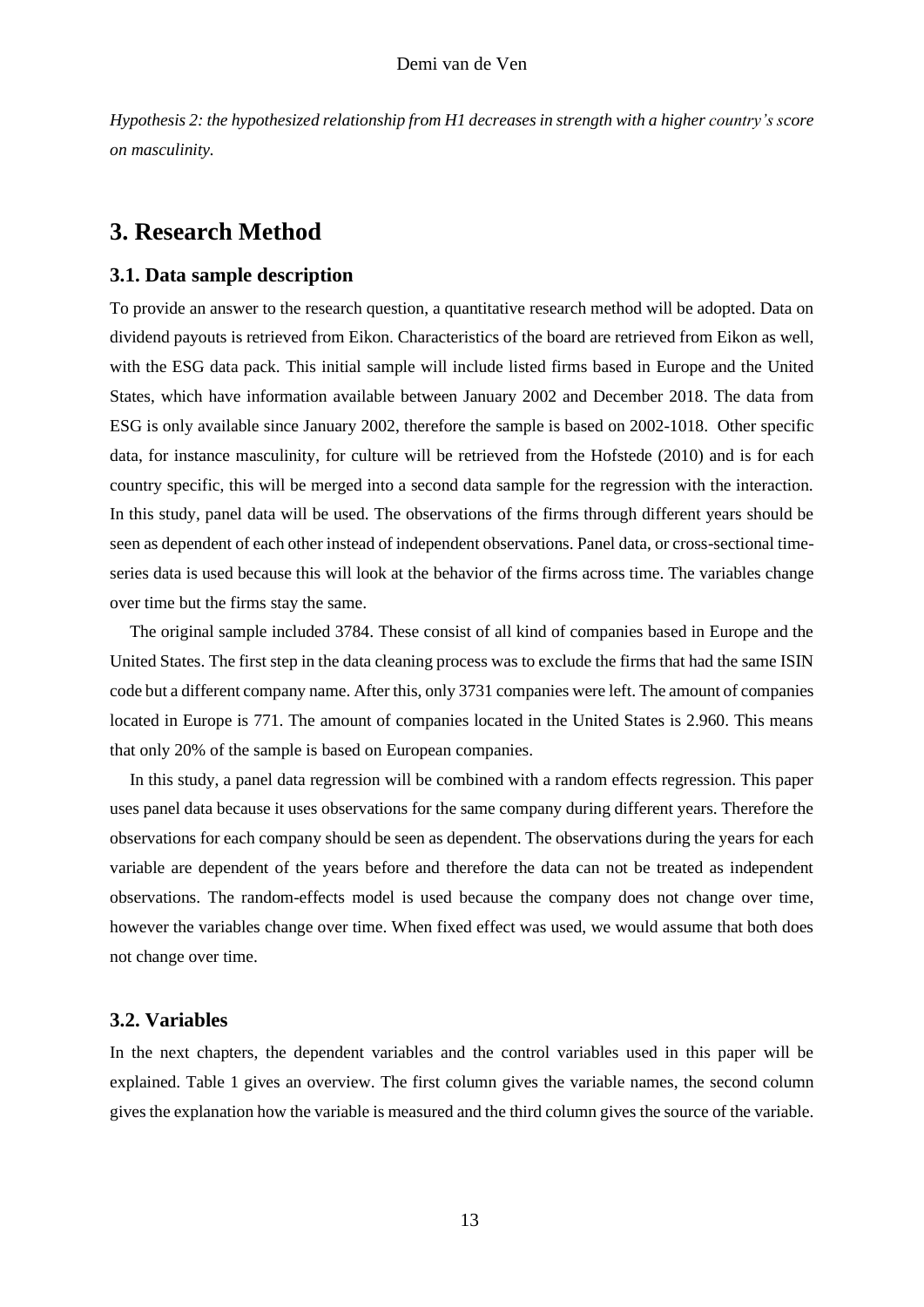## *TABLE 1: VARIABLES*

| Variable Name      | Measurement                                                      | Source          |
|--------------------|------------------------------------------------------------------|-----------------|
|                    | <b>Dependent Variable</b>                                        |                 |
|                    |                                                                  |                 |
| <b>DIVIDEND</b>    | The variable is the dividend payout ratio which is defined as    | Eikon           |
|                    | dividends over net income.                                       |                 |
|                    | <b>Independent Variables</b>                                     |                 |
|                    |                                                                  |                 |
| <b>FRACTION</b>    | The number of female directors divided by the total number       | Eikon ESG       |
|                    | of directors in the board expressed in a percentage point.       |                 |
| <b>MASCULINITY</b> | Masculinity indicates the extend of tough values such as         | Hofstede (2010) |
|                    | assertiveness egocentric, success, competitiveness and           |                 |
|                    | dominance in values of a society. Each country gets an index     |                 |
|                    | number based on the cultural dimensions of Hofstede.             |                 |
|                    | <b>Control Variables</b>                                         |                 |
|                    |                                                                  |                 |
| <b>SIZE</b>        | It measures the size of the firm as the lognormal logarithm of   | Eikon           |
|                    | total assets. By using the lognormal logarithm, the total assets |                 |
|                    | could be better compared to each other.                          |                 |
| <b>LEVERAGE</b>    | It is defined as the ratio of total debt (short- and long-term   | Eikon           |
|                    | debt) to total assets.                                           |                 |
| <b>TOBINQ</b>      | It is a proxy for growth opportunities, this is the ratio of the | Eikon           |
|                    | book value of assets (minus book value of equity plus market     |                 |
|                    | value of equity) to the book value of assets.                    |                 |
| $CA\overline{SH}$  | It measures the cash reserves and is defined as cash and         | Eikon           |
|                    | marketable securities divided by net assets (total assets minus  |                 |
|                    | cash and marketable securities).                                 |                 |
| <b>ROA</b>         | The return on assets is a measure for profitability. It is       | Eikon           |
|                    | computed as earnings before interest, taxes, depreciation and    |                 |
|                    | amortization dividend by the total assets.                       |                 |
| <b>GDP</b>         | It measures the GDP growth level of a country in a               | Worldbank       |
|                    | percentage                                                       |                 |
| <b>INDUSTRY</b>    | The SIC code is used for all the companies and are classified    | Eikon           |
|                    | in different groups. See appendix A for the groups.              |                 |

The variables are used for the regression analysis. In the first column the variable name is presented. In the second column the explanation of the variable is presented and in the third column the source is presented.

As stated above, most of the data is retrieved from Eikon. The masculinity index is founded in the paper of Hofstede (2010) and the GDP growth level for each country is retrieved from the Worldbank.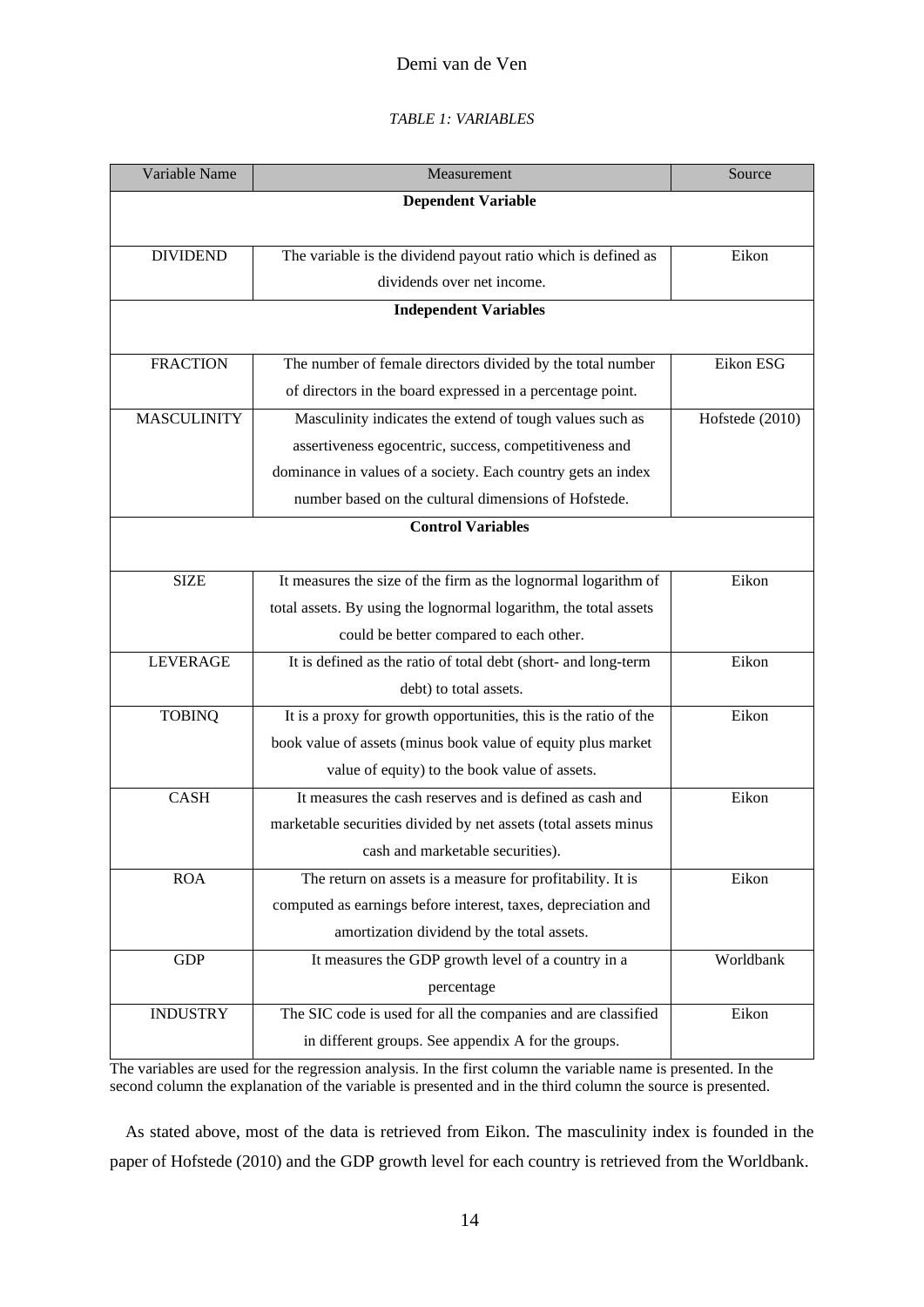#### <span id="page-14-0"></span>*3.2.1 Dependent variable*

To practically examine whether the impact of board gender diversity on the dividend pay-out has a significant effect, the following baseline is estimated for the empirical model. This baseline is retrieved from the paper of Chen et al. (2017). The dependent variable is the dividend payout ratio and this is the percentage defined as the total amount of dividends paid out to the shareholders divided by the income of the company. (Chen et al. 2017). The dividend pay-out ratio will be described as the following variable: **DIVIDEND.**

To test for the first hypothesis the following regression will be used:

Dividend payout 
$$
\mathbf{r}_{i,t+1} = \alpha + \beta x
$$
 Fraction of female directory  $\mathbf{r}_{i,t} + \mathbf{Y} \mathbf{Z}_{i,t} + \mathbf{Y} \mathbf{e} \mathbf{a} \mathbf{r}_t + \mathbf{\varepsilon}_{i,t}$  (1)

In the first regression the  $\alpha$  stands for the constant,  $\beta$  stands for the coefficient that gives the direction in which the independent variable, the fraction of female directors in this regression, moves. The third sign in the regression is *yZ,* this stands for the control variables that are included in the regression. In the following paragraphs the control variables will be explained. For the second hypothesis, the interaction variable is included, and the variable for culture as well:

Dividend payout 
$$
_{i,t+1} = \alpha + \beta x
$$
 Fraction of female directory  $s_{i,t} + \beta \times$  Fraction of female directory  $s_{i,t} + \gamma Z_{i,t} + \gamma Z_{i,t} + \gamma Z_{i,t}$  (2)

In the second regression the  $\alpha$ ,  $\beta$  and  $\gamma Z$  are the same. The interaction term for the fraction of females x culture is added. This term will be explained later but this coefficient shows if the interaction term increases or decreases the strength that higher dividend will be paid if there are more females in the board.

#### <span id="page-14-1"></span>*3.2.2. Independent variables*

The first independent variable is the fraction of female directors on the board.. The fraction is a number of female directors dividend by the total number of directors in the board expressed in a percentage point (Chen et al. 2017). The fraction of females will be described as the following variable: **FRACTION.** This paper expects a positive relationship based on previous evidence, between the fraction of females and the dividend pay-outs (Lakhal et al, 2015; Jurkas et al, 2011; Gul et all, 2011; Pucheta-Martinez and Bel-Oms, 2016).

 The other independent variable is culture. This variable will be explained by the measurement of the cultural dimensions index of Hofstede (2010). Masculinity is one of the six dimensions Hofstede described. Masculinity indicates the extend of tough values such as assertiveness, egocentric, success, competitiveness and dominance in values of a society. Femininity stands for tender values such as a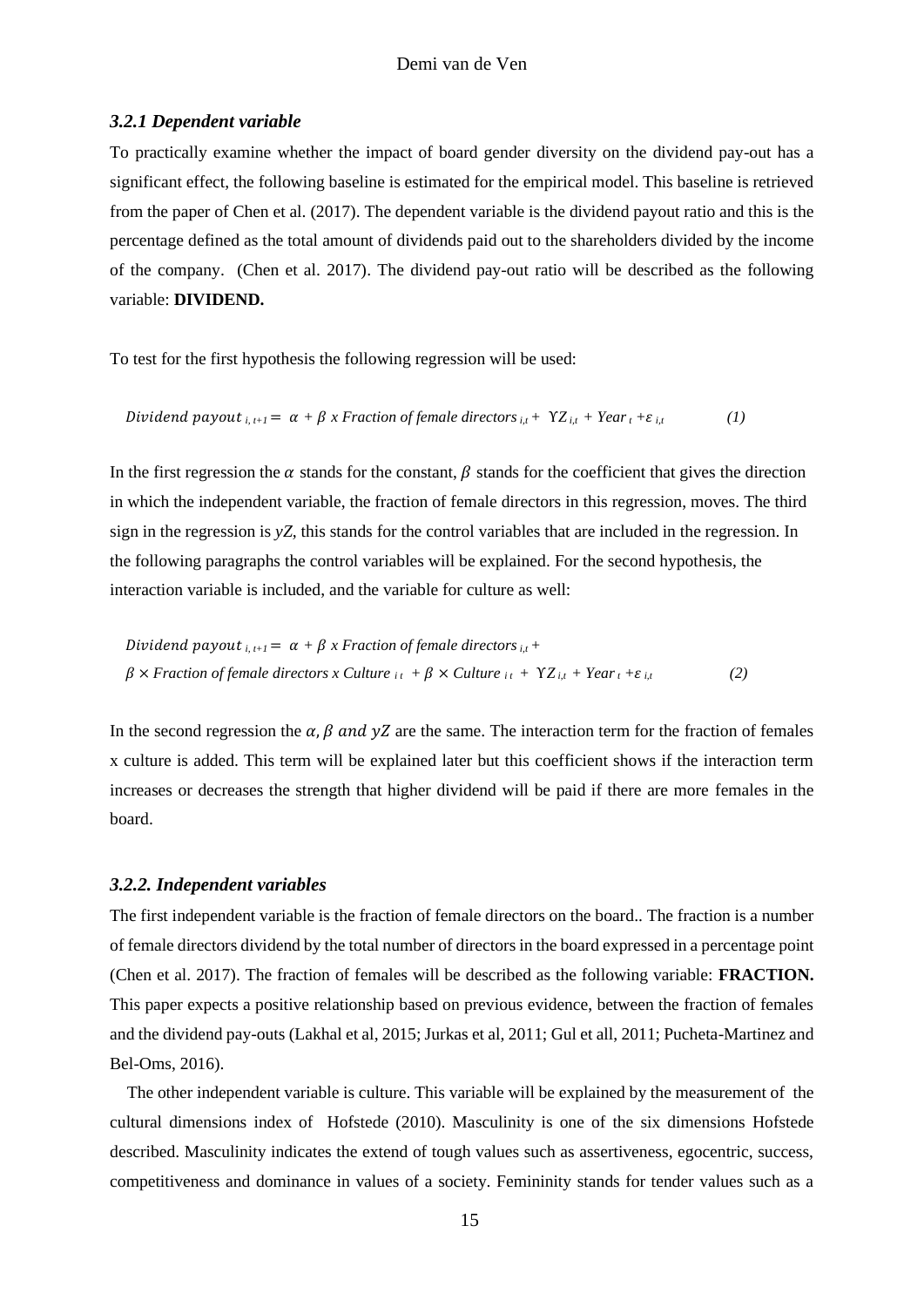preference for cooperation, caring for weak people, empathic, quality of life is important (Zheng & Ashraf, 2014). Each country gets an index number based on the Hofstede (2010) paper. The index begins at 0 and counts until 100. The higher the number is, the more masculine a country is. The lower the number is, the more feminine a country is. In appendix D the list of index numbers for each country is presented. The masculinity index number will be described as the following variable: **MASCULINITY.** This paper expects a negative relationship between masculinity and dividend pay-outs (Bae et al., 2012).

#### <span id="page-15-0"></span>*3.2.3. Control variables*

The Z variable is a vector for control variables that could affect the firms dividend payout. These are retrieved from other existing literature (Chen et al. 2017, Bae et al. 2012).

 The first firm specific control variable is the firm size. This is measured as the lognormal logarithm of total assets. By using the lognormal logarithm, the total assets could be better compared to each other. Therefore it becomes a better control variable. The firm size will be described as the following variable: **SIZE.** This paper expects a positive relationship between the size of a company and the dividend payouts. Bigger listed companies give normally more and consequent dividends when compared to smaller listed companies (Chen et al., 2017; Redding, 1997)

The second firm specific control variable is leverage. This is defined as the ratio of total debt (shortand long-term debt) to total assets. The leverage ratio is described as the following variable: **LEVERAGE.** This paper expects a positive relationship with leverage and dividend pay-outs. When a company has a higher amount of leverage, it means it is probably a more mature company. Therefore, the dividend pay-outs are expected to be higher (Chen et al., 2017).

 The third firm specific control variable is Tobin's q, this is a proxy for growth opportunities, this is the ratio of book value of assets( minus book value of equity plus market value of equity) to the book value of assets. The Tobin's q is described as the following variable: **TOBINQ**. This paper expects that there is a negative relationship between the Tobin's Q and the dividend pay-outs. When the Tobin Q is high, this means there are high growth opportunities, thus many investment opportunities. This means that there is less money to pay out for dividends. Therefore the expected relationship is negative. (Chen et al., 2017).

 The fourth firm specific control variable is cash/ net assets. This measures the cash reserves and is defined as cash and marketable securities divided by net assets (total assets minus cash and marketable securities. The ratio for cash/net assets is described as the following variable: **CASH.** The expected relationship is positive, when more cash enters the company more dividend could be paid (Chen et al., 2017).

 The fifth firm specific control variable is the ROA, return on assets and this is a measure for profitability. It is computed as earnings before interest, taxes, depreciation and amortization dividend by the total assets. The ROA is described as the following variable: **ROA.** The expected relationship is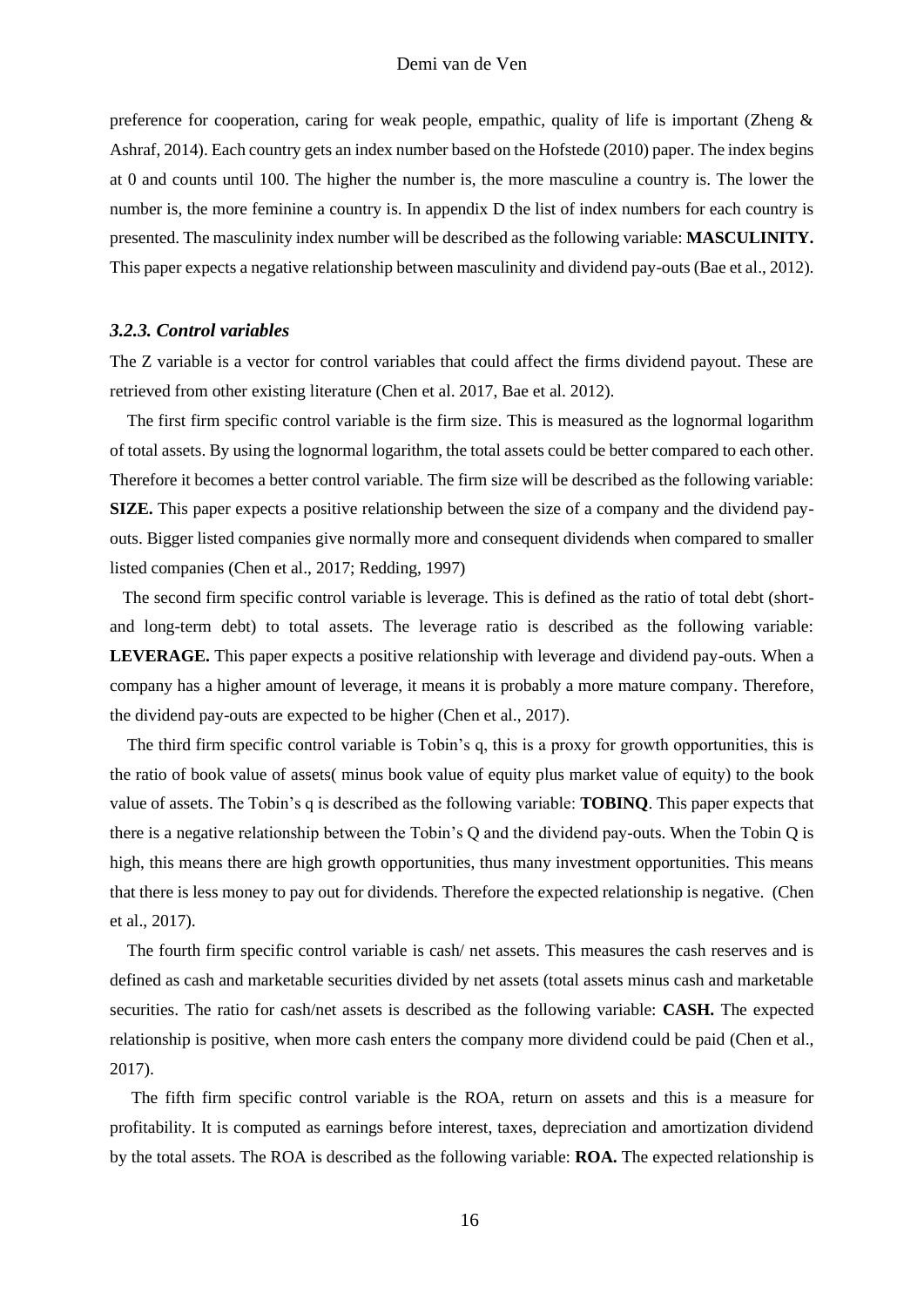positive because when a company has a high return on its assets it could imply that the company will give some of this return to their shareholders (Chen et al., 2017).

 To control for country specific differences, GDP growth level in percentage is used. This is retrieved from the Worldbank. The GDP growth level is described as the following variable: **GDP.** The expected relationship is positive, when a company is based in a country with a high growth level, it means that the economy is doing well, shareholders have faith and more dividend will be paid than in comparison with a recession and thus low GDP growth (Bae et al., 2012).

 The last control variable is the industry specific control variable. The SIC codes for all the companies are used and are classified in the following groups. Further information is in appendix A.

- 1. Agriculture, Forestry and Fishing
- 2. Mining
- 3. Construction
- 4. Manufacturing
- 5. Transportation, Communications, Electric, Gas and Sanitary Service
- 6. Wholesale Trade
- 7. Retail Trade
- 8. Finance, Insurance and Real Estate
- 9. Services

This control variable is described as the following variable: **INDUSTRY.** This control variable does not give an expected relationship. It only shows the different outcomes between the industries.

## <span id="page-16-0"></span>**3.3. Interaction effect**

The interaction for female directors on the board and culture in that country. The expected effect of this interaction is described by hypothesis 2. The hypothesis is stated as follows:

Dividend payout 
$$
i, i+1 = \alpha + \beta x
$$
 Fraction of female directory  $i, i + \beta \times Fraction$  of female directory  $i, i + \beta \times Culture$   $i, i + \gamma Z_{i,t} + Year_t + \varepsilon_{i,t}$  (2)

The interaction effect is a multiplication of the variable FRACTION, the fraction of females in the board, and the variable for masculinity MASCULINITY which is an index number. This variable measures the simultaneous effect of the two independent variables on the dependent variable DIVIDEND in which their joint effect is probably significantly greater (or significantly less) than the sum of the effects individual. This results in the following variable: **INTERACTION.** The interaction effect is expected to be negative. The positive relationship between dividend pay-outs and the fraction of females which is expected to be positive, will decrease in strength with a higher score on masculinity per country. That implies that the interaction effect gives a negative relationship with the independent variable dividend.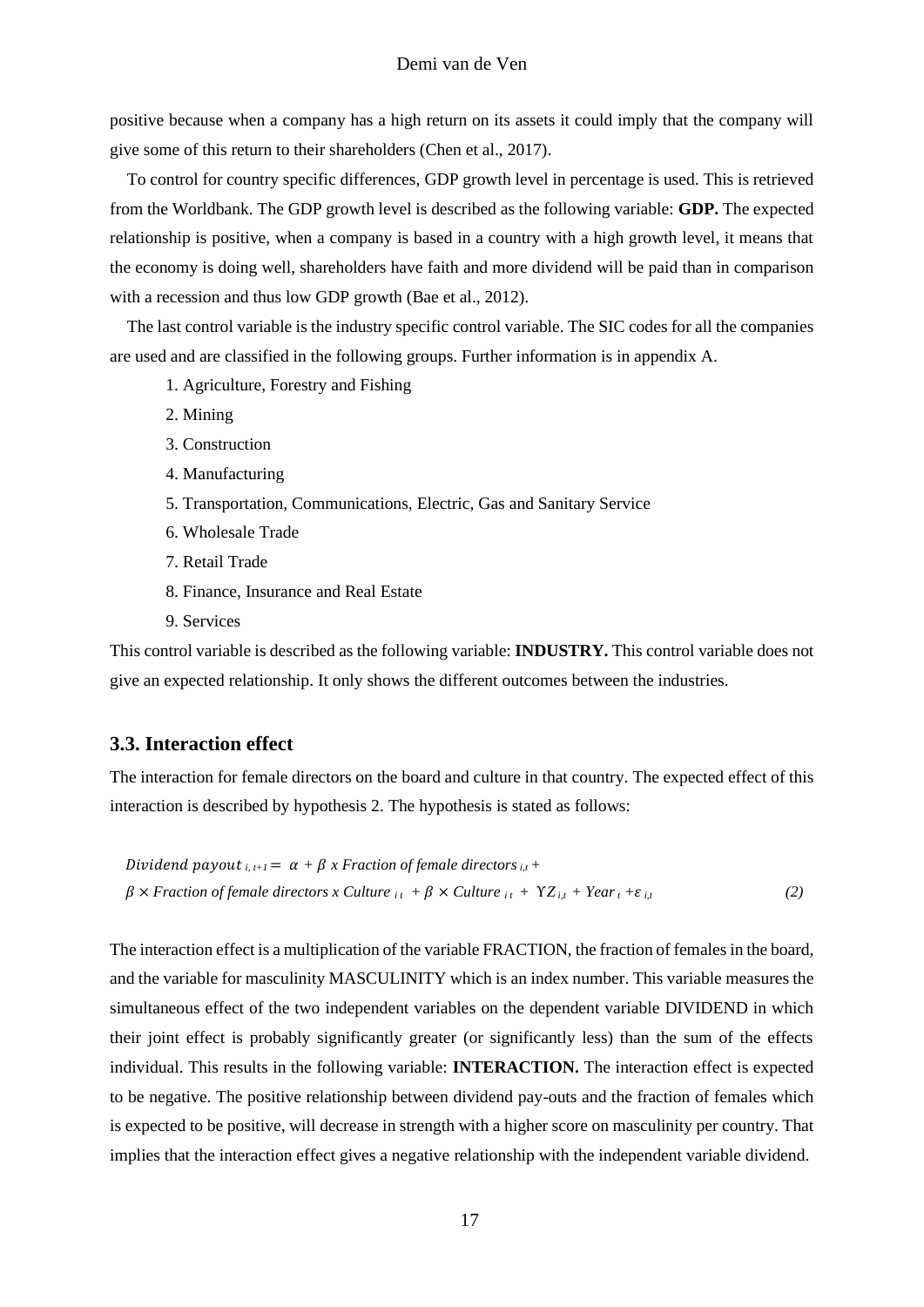# <span id="page-17-0"></span>**4. Results**

## <span id="page-17-1"></span>**4.1. Descriptive statistics**

To get a clear overview of the information the variables have, the descriptive statistics of the firms and the countries are provided. Table 3 gives information about the Winsorized summary statistics of the firms. To mitigate the potential of effects of outliers, all the variables are winsorized at the  $1<sup>st</sup>$  and 99<sup>th</sup> percentiles. Appendix B show the non-winsorized and the winsorized summary statistics. The dependent variable is DIVIDEND. The independent variables are FRACTION and MASCULINITY. The others are control variables.

| Winsorized summary statistics listed firms Europe and United States between 2002-2018 |       |          |         |           |        |         |        |         |
|---------------------------------------------------------------------------------------|-------|----------|---------|-----------|--------|---------|--------|---------|
|                                                                                       | (1)   | $^{(2)}$ | (3)     | $^{(4)}$  | (5)    | (6)     | (7)    | (8)     |
| Variable                                                                              | Ν     | Mean     | SD      | Min       | Qı     | Q2      | Q3     | Max     |
|                                                                                       |       |          |         |           |        |         |        |         |
| DIVIDEND                                                                              | 45513 | 21.741   | 25.8906 | 0         | 0      | 11.45   | 38.46  | 95.5    |
| <b>FRACTION</b>                                                                       | 28645 | 15.8657  | 11.7955 | 0         | 8.33   | 14.29   | 23.08  | 50      |
| MASCULINITY                                                                           | 63410 | 59.5678  | 11.5373 | 5         | 62     | 62      | 62     | 88      |
| SIZE                                                                                  | 52951 | 6.2687   | 0.8834  | 3.6578    | 5.7136 | 6.2546  | 6.8109 | 8.7152  |
| LEVERAGE                                                                              | 52402 | 24 9961  | 21.7970 | 0         | 6.56   | 21.61   | 37.28  | 109.12  |
| TOBINQ                                                                                | 49035 | 1.9225   | 1.4418  | 0.5415    | 1.0746 | 1.4129  | 2.1334 | 11.1701 |
| CASH                                                                                  | 45767 | 0.2017   | 0.7049  | 0         | 0.0137 | 0.05399 | 0.1516 | 10.6558 |
| ROA                                                                                   | 51091 | 3.1379   | 14.8894 | $-116.64$ | 1.27   | 4.76    | 8.87   | 42.67   |
| GDP                                                                                   | 63410 | 1.9021   | 1.6488  | $-5.6971$ | 1.5672 | 2.2170  | 2.8612 | 7.4708  |
| <b>INDUSTRY</b>                                                                       | 63410 | 0        | 0       | 0         | 0      | 0       | 0      | 0       |

#### *TABLE 2: SUMMARY STATISTICS*

 $\mathbf{r}$  and  $\mathbf{r}$  and  $\mathbf{r}$ 

Summary statistics from the data retrieved from Eikon, Hofstede (2011) and the Worldbank of listed firms in Europe and the United States between 2002 and 2018

Table 2 has already been winsorized for 1 and 99 percentile which excludes the extreme outliers in the data set. Dividend pay-outs are on average 21.74% of the net assets of a company. The average fraction females have in the corporate boards is 15.87%. The highest fraction of females a corporate board has in our sample is 50%. This gives a good representation of an increasing proportion of females in corporate boards. Masculinity has a mean of 59.5678 and a value of 62 for the first, the second and the third quantile. This is because 80% of the sample is companies from the United States. The United States has a masculinity index score of 62, therefore almost the whole sample has a masculinity index number of 62. Only the minimum score and maximum score are respectively lower and higher. An index number which goes more towards 0 means a more female country and an index number which goes more towards 100 means a more masculine country (Hofstede, 2010). Therefore we can say that our sample is more masculine. The SIZE of the companies is distributed as expected. The size of the company is measured in a normal logarithm of the assets. Therefore the numbers are between 0 and 10. For LEVERAGE,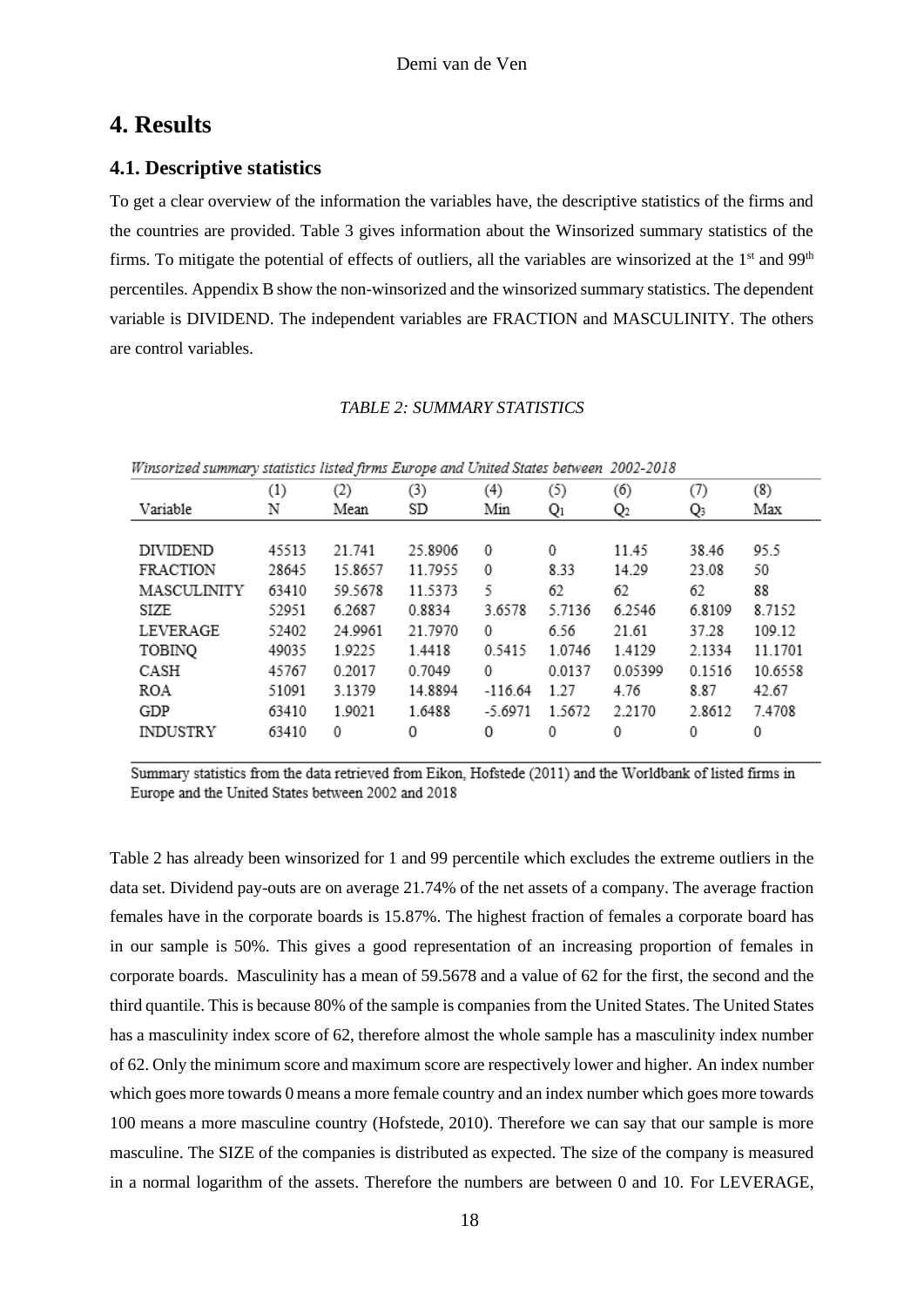CASH and ROA are no rare findings found. These are all as expected. For GDP we found growth rates between -5.70% and 7.47, we can say this is because we have data between 2002 and 2018 which includes the credit crisis but also economic upturn before. This explains the distribution between the given numbers. For INDUSTRY no such numbers are given, only which industry the company is in. Therefore all the statistical numbers are 0.

## <span id="page-18-0"></span>**4.2. Multicollinearity**

Table 3 shows the correlations between the dependent variable for the dividend pay-outs DIVIDEND and the control variables which are the size of the company, the leverage the company has, the Tobin's-Q, cash divided by net assets, the return on assets, GDP growth rate and the industry in which a company is in. A high correlation between the control variables means that these variables move in the same direction and cannot be used as individual independent variables, or so-called control variables for this regression.

## *TABLE 3: CORRELATION MATRIX*

|                 | Correlation matrix of the independent variable FRACTION and the control variables |           |                 |           |             |            |        |                 |
|-----------------|-----------------------------------------------------------------------------------|-----------|-----------------|-----------|-------------|------------|--------|-----------------|
|                 | <b>FRACTION</b>                                                                   | LOG       | LEVERAGE TOBINO |           | <b>CASH</b> | <b>ROA</b> | GDP    | <b>INDUSTRY</b> |
|                 |                                                                                   |           |                 |           |             |            |        |                 |
| <b>DIVIDEND</b> | 1.0000                                                                            |           |                 |           |             |            |        |                 |
| SIZE            | 0.1329                                                                            | 1.0000    |                 |           |             |            |        |                 |
| <b>LEVERAGE</b> | $-0.0020$                                                                         | 0.1743    | 1.0000          |           |             |            |        |                 |
| <b>TOBINO</b>   | 0.0032                                                                            | $-0.3639$ | $-0.1363$       | 1.0000    |             |            |        |                 |
| <b>CASH</b>     | $-0.0166$                                                                         | $-0.2891$ | $-0.1216$       | 0.2769    | 1.0000      |            |        |                 |
| <b>ROA</b>      | 0.0209                                                                            | 0.2315    | $-0.0094$       | $-0.0221$ | $-0.3436$   | 1.000      |        |                 |
| GDP             | 0.0469                                                                            | $-0.0233$ | $-0.0230$       | 0.0910    | 0.0145      | 0.0299     | 1.0000 |                 |
| <b>INDUSTRY</b> | 0.0278                                                                            | 0.0566    | $-0.0015$       | $-0.0375$ | 0.0307      | $-0.0196$  | 0.0030 | 1.000           |

The correlation matrix shows the correlation coefficients between the selected variables. The variables in this correlation matrix are the independent variable FRACTION and the control variables. FRACTION (the fraction of female in the board), LOG (natural logarithm of the total assets of the firm), LEVERAGE (the leverage ratio of the firm), TOBINQ (the Tobin-Q of the firm), CASH (cash to net asset ratio of the firm), ROA (return on assets of the firm), GDP (GDP growth in the country) and INDUSTRY (industry sector the firm is in).

Multicollinearity could be indicated when the correlation matrix gives a value which is lower than -0.4 or higher than +0.4. There is multicollinearity when an independent variable or a control variable is highly correlated with another independent variable, small changes in the sample lead to large changes in the output. This gives the results an unwanted bias. Since no value is lower than the bounds of -0.4 and +0.4, multicollinearity is not detected in this sample. Therefore we can use all the wanted variables.

 To test for multicollinearity we can conduct another test as well. We use the "VIF" command to test for this. The results are given in table 4.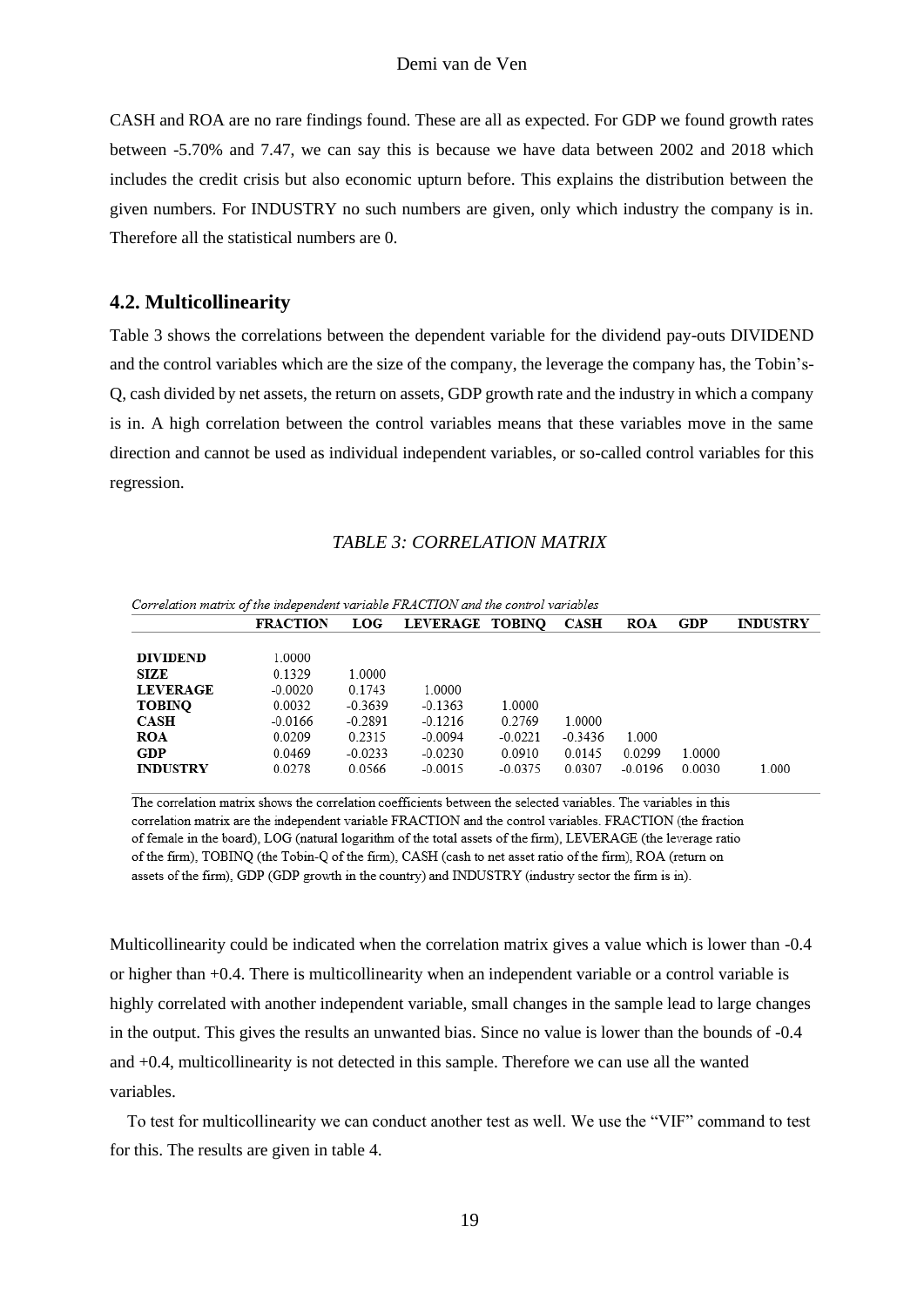## Demi van de Ven

#### *TABLE 4: MULTICOLLINEARITY TEST*

| Variable        | rected for the transformation of the control term for interactional interaction and common restaurant<br><b>VIF</b> | 1/VIF  |
|-----------------|---------------------------------------------------------------------------------------------------------------------|--------|
| <b>SIZE</b>     | 1.31                                                                                                                | 0.7656 |
| <b>TOBIN</b>    | 1.29                                                                                                                | 0.7769 |
| <b>CASH</b>     | 1.26                                                                                                                | 0.7923 |
| <b>ROA</b>      | 1.16                                                                                                                | 0.8640 |
| <b>LEVERAGE</b> | 1.03                                                                                                                | 0.9664 |
| <b>FRACTION</b> | 1.02                                                                                                                | 0.9764 |
| <b>INDUSTRY</b> | 1.02                                                                                                                | 0.9846 |
| <b>GDP</b>      | 1.01                                                                                                                | 0.9915 |
| <b>MEAN VIF</b> | 1.14                                                                                                                |        |

*Table for the VIF command in STATA to test for multicollinearity with the independent and control variables.*

This table shows the variance inflation factor. Values higher than 5 indicate potentially multicollinearity. The tolerance is shown in column 3, this is used by many researchers to check the degree of collinearity and show the same results.

Multicollinearity can be found when the VIF value is greater than 5, this indicates that potentially correlation between the independent and the control variables is found. A value around 1 indicates there is no correlation between the dependent variable and the control variables. Because all of the values are slightly higher than 1, we can conclude that there is no multicollinearity in this dataset found. Therefore we can conclude again, all the wanted variables can be used.

## <span id="page-19-0"></span>**4.3. Regression results**

In this chapter, the results of the regressions will be discussed. The aim of the analysis of the regressions is to determine whether there is a significant difference in the dividend pay-outs and the fraction of females in the board in European and United States based firms. This study uses firm's information about the dividend pay-outs, the fraction of females and control variables. Later we will add the interaction effect which will look at the effect of culture on the relationship between dividend pay-outs and the fraction of females in the board.

## <span id="page-19-1"></span>**4.3.1 Regression results first hypothesis**

Empirical results of the regression of the first hypothesis are presented in the following chapter. The first hypothesis is stated as:

*Hypothesis 1: There is a positive relationship between the number of women on the board and dividend pay-outs.*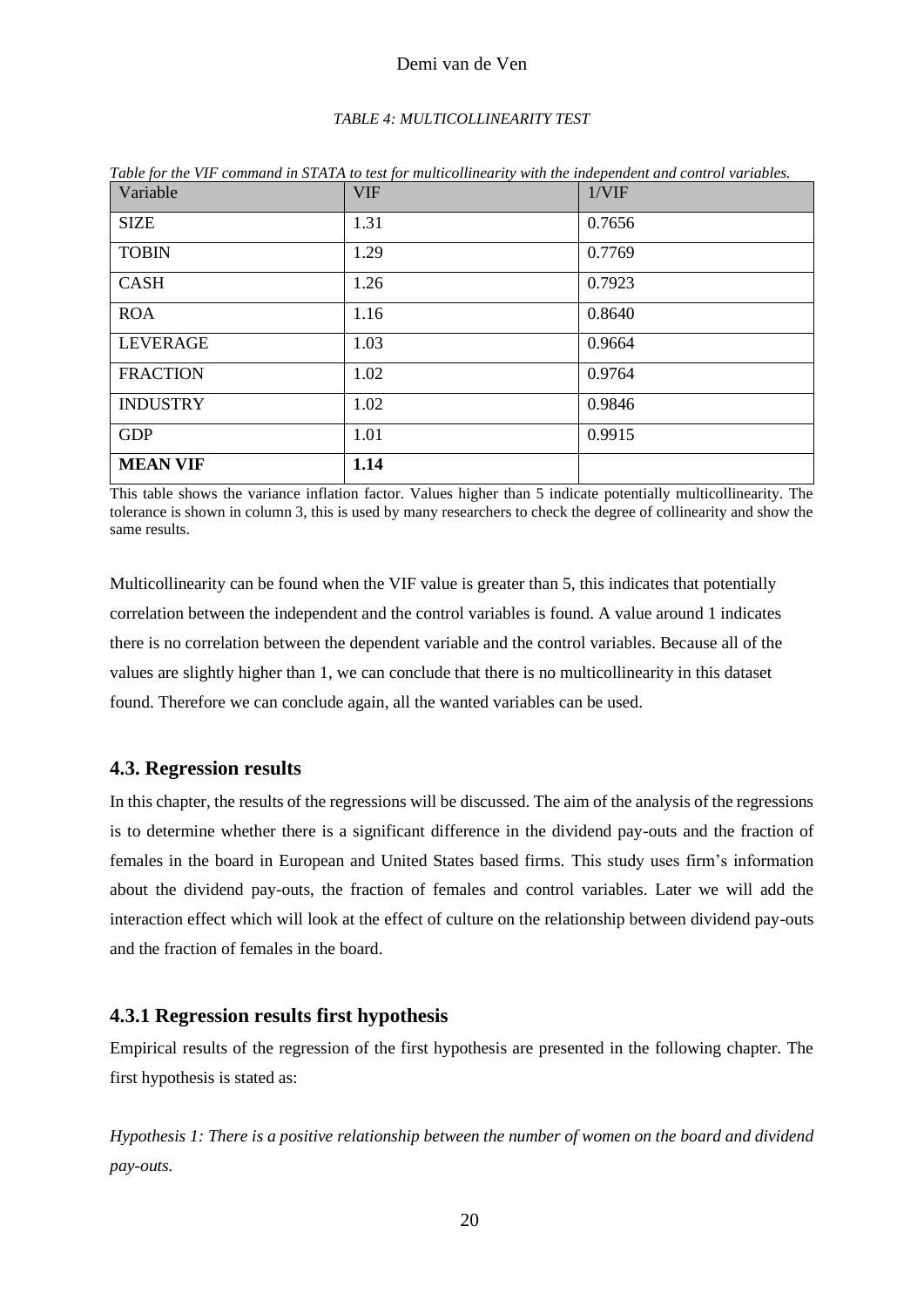We expect that the relationship is positive based on the existing literature. When the hypothesis is positively significant, we can say that the higher the fraction of females in the corporate board, the more dividend will be paid to their shareholders. Table 4 presents the results of the regression. This table shows if the results are significant and if so if they are positively significant of negatively significant. We used a significance level of 5%, this is reported in the table as the p-value with  $*, **$  or  $***$  stars. This is explained in the description under the table.

#### *TABLE 5: FIRST REGRESSION ANALYSIS*

*Panel data random effects regression model for dividend pay-outs of listed companies between 2002-2018 in Europe and the United States with the independent variable, firm specific control variables and the country and industry specific control variables.* 

|                     | (1)             |
|---------------------|-----------------|
| VARIABLE            | <b>DIVIDEND</b> |
|                     |                 |
| <b>FRACTION</b>     | $0.2031***$     |
|                     | $(-0.014)$      |
| <b>SIZE</b>         | 8.2936***       |
|                     | $(-.4505)$      |
| <b>LEVERAGE</b>     | 0.0153          |
|                     | (0.0113)        |
| <b>TOBINQ</b>       | $0.4884***$     |
|                     | $(-0.1499)$     |
| CASH                | $-0.9066**$     |
|                     | $(-0.4028)$     |
| <b>ROA</b>          | $-0.015$        |
|                     | $(-0.0157)$     |
| GDP                 | $-0.3987***$    |
|                     | $(-0.0785)$     |
| <b>INDUSTRY</b>     | $0.4029**$      |
|                     | $(-0.1746)$     |
| Constant            | $-34.5510***$   |
|                     | (3.0872)        |
| <b>Observations</b> | 21.453          |
| Number of firms     | 3467            |
| <b>R-Squared</b>    | 0.0299          |
|                     |                 |

Panel data random effects regression model includes all listed companies. Robust standard errors are reported in parentheses. The  $*$  indicates the statistical significance at the 1%, 5% and 10% level, respectively  $***$  p<0.01,  $**$  $p<0.05$ , \*  $p<0.1$ . The independent variable DIVIDEND in column 1 is the dividend pay-out a company has done per year.

The results from the panel data regression are summed up in table 5. When the coefficient for fraction is significantly positive, it means that there is evidence that more females on the board will lead to higher dividend-payouts. This means we cannot reject hypothesis 1. Looking at the variable of FRACTION we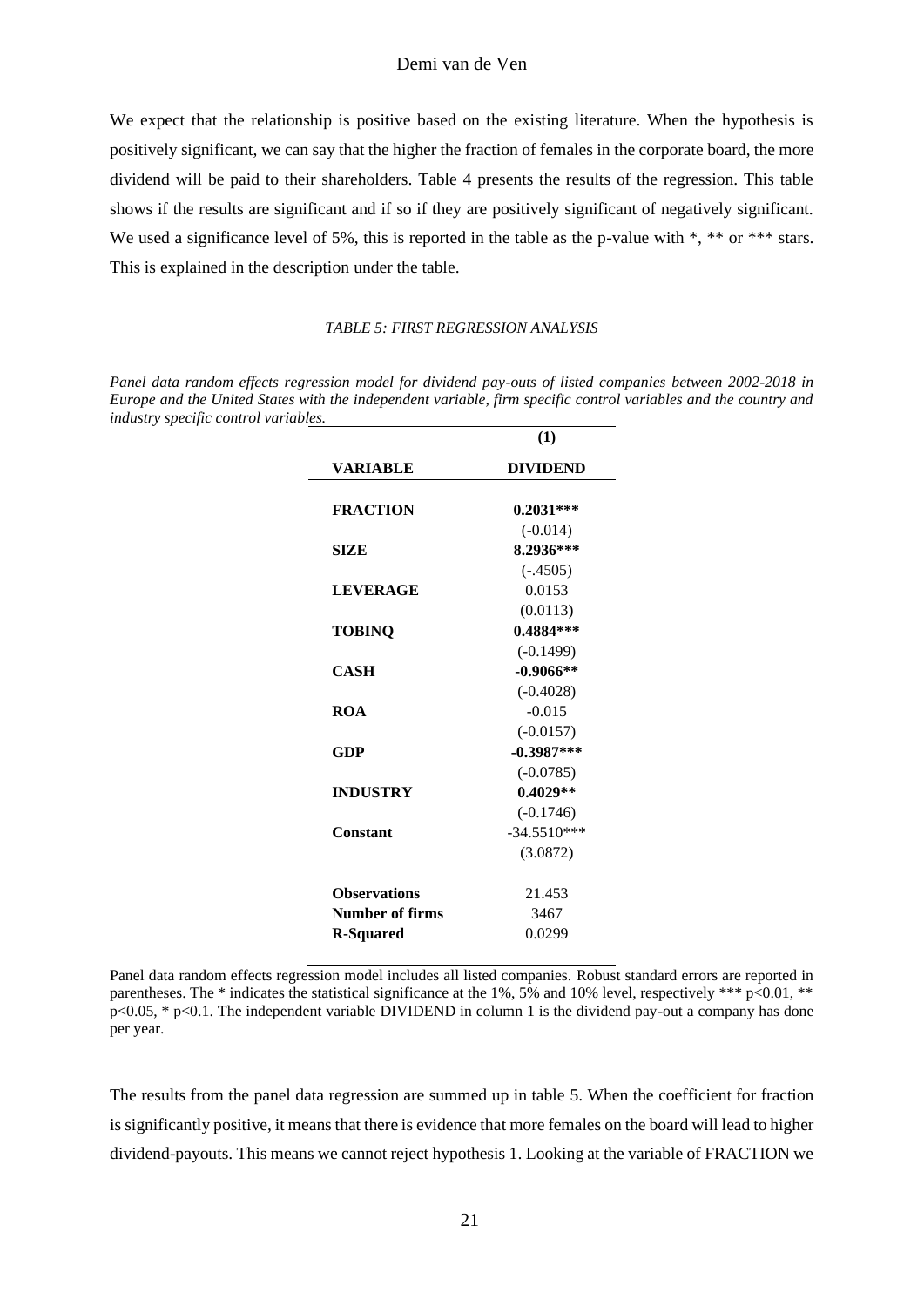see a value of 0.2031\*\*\*. This means that given the p-values of 1%, 5% and 10% significance level, the fraction of females in the board is significantly positive.

 For the control variables there were expected relationships. A positive relationship will be explained by a positive coefficient and a negative relationship will be explained by a negative coefficient. The control measures are the size of the company, the Tobin's-Q, cash divided by net assets, GDP level and the industry level. For all the control variables a positive relationship was expected. In table 5 we find a positive and significant effect for the size of the company and the industry the company is categorized. These relationships were positive as expected (Chen et al. 2017). For the control variables CASH and GDPor we also expected a positive relationship (Chen et al. 2017). However, a negative coefficient and significant relationship is found. A possible explanation for a negative relationship between GDP growth and dividend payouts is that companies try to convince their shareholders during a recession or an economic downturn that the company is still doing good. There could be said that the signaling theory is used here. Even when a company's business is below average, it could give a signal that the company is doing above average. The stock price stay the same and companies do not make any losses on decreasing stock prices while they already in a recession (Shao et al., 2010). For the TOBINQ variable, we expected a negative relationship. However, a positive relationship is founded. A possible explanation could be that shareholders have more faith in the company when the company has more growth opportunities. The company is expected to that these faithful shareholders will keep the stock, in exchange the company give them dividend (Chen et al. 2017).

## <span id="page-21-0"></span>**4.3.2 Regression results second hypothesis**

In the literature review we found that dividend pay-outs are lower in masculine countries than in feminine countries. This paper wants to find out if there is an effect of a cultural difference between countries and the positive effect between dividend pay-outs and the number of females in the board. The second hypothesis was stated as follows:

*Hypothesis 2: the hypothesized relationship from H1 decreases in strength with a higher country's score on masculinity.* 

We expect a decreasing effect because Bae et al. (2012) found a negative relationship between the dividend pay-outs and cultural dimensions of Hofstede (2010). More masculine countries pay less dividend than more feminine countries. To find out if there is a decreasing effect on the positive relationship of more females in the board and dividend pay-outs, an two variables are included. The first variable is the interaction term which consists out of the following variables: FRACTION x MASCULINITY. With this interaction term this regression show if there is a significant increasing, a decreasing or no effect at all. The second variable which is included is MASCULINITY. Besides, we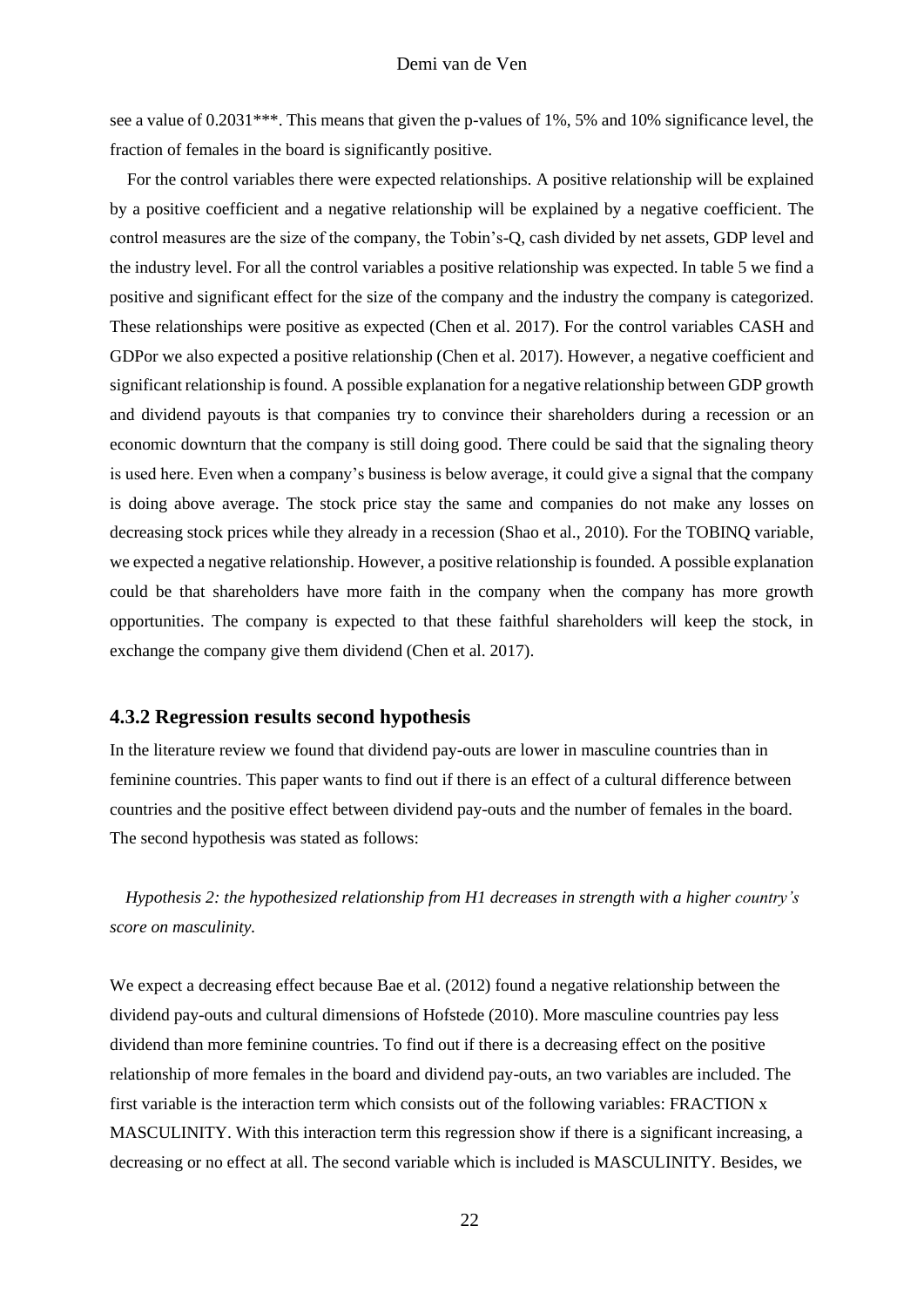centered the variables FRACTION and made the interaction term with the centered variable for FRACTION x MASCULINITY. This makes it easier to interpret the results when having an interaction variable. In table 6 the regression is presented.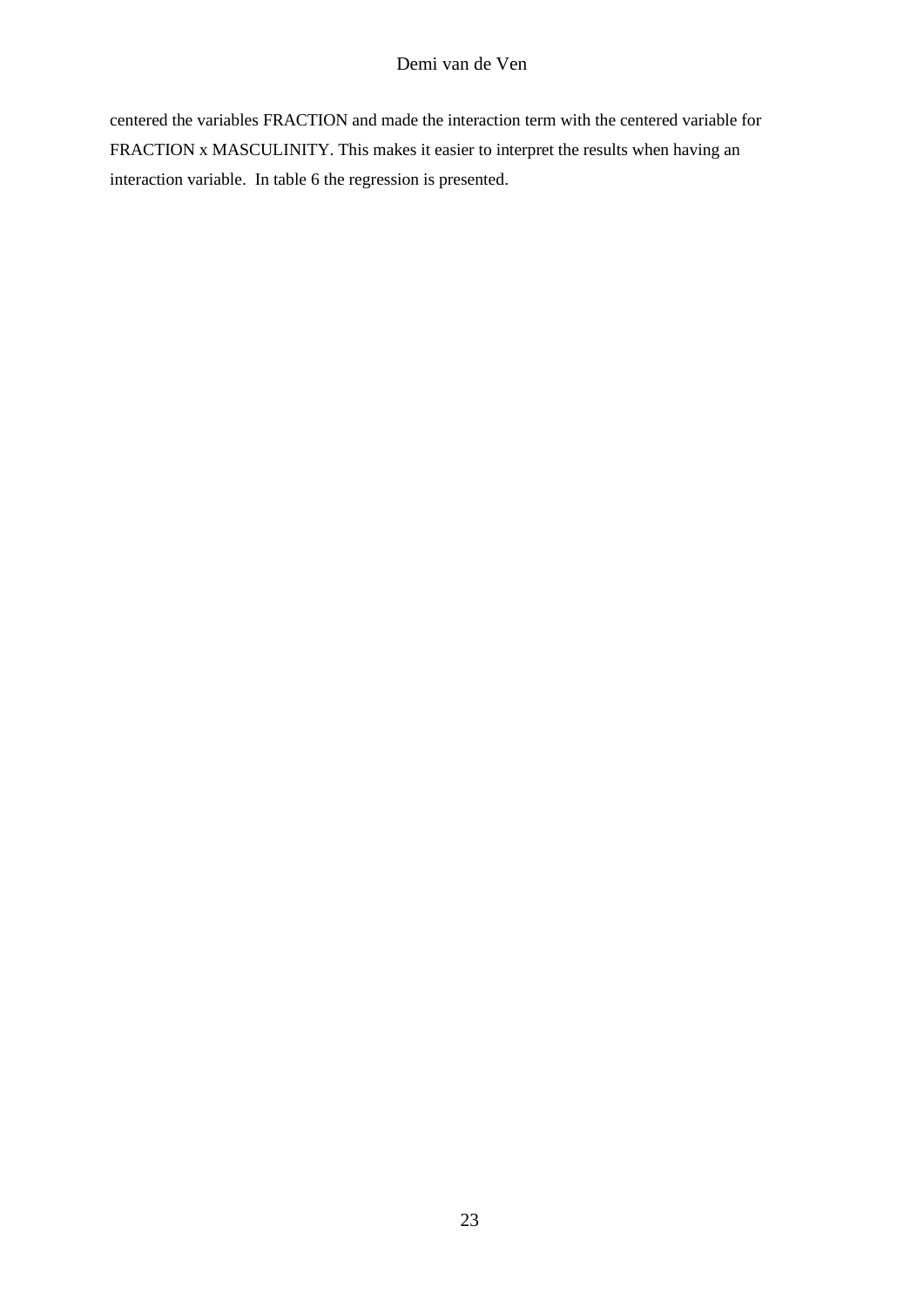## Demi van de Ven

## *TABLE 6: SECOND REGRESSION ANALYSIS*

*Panel data random effects regression model for dividend pay-outs of listed companies between 2002-2018 in Europe and the United States with the independent variable, firm specific control variables and the country and industry specific control variables including the interaction term.* **(1)**

|                        | W               |
|------------------------|-----------------|
| <b>VARIABLES</b>       | <b>DIVIDEND</b> |
|                        |                 |
| <b>FRACTION</b>        | $0.1547***$     |
|                        | (0.04644)       |
| <b>INTERACTION</b>     | 0.0001          |
|                        | (0.0008)        |
| <b>MASCULINITY</b>     | $-0.1471***$    |
|                        | (0.0337)        |
| SIZE                   | 8.2772***       |
|                        | (0.4480)        |
| <b>LEVERAGE</b>        | 0.0148          |
|                        | (0.0113)        |
| <b>TOBINQ</b>          | 0.4998***       |
|                        | (0.1499)        |
| <b>CASH</b>            | $-0.8788**$     |
|                        | (0.4026)        |
| <b>ROA</b>             | $-0.0172$       |
|                        | (0.0157)        |
| GDP                    | $-0.3968***$    |
|                        | (0.0786)        |
| <b>INDUSTRY</b>        | $0.4616***$     |
|                        | (0.1748)        |
| Constant               | $-22.8161***$   |
|                        | (3.7178)        |
|                        |                 |
| <b>Observations</b>    | 21,453          |
| <b>Number of firms</b> | 3,467           |
| <b>R-Squared</b>       | 0.0695          |
|                        |                 |

Panel data random effects regression model includes all listed companies. Robust standard errors are reported in parentheses. The \* indicates the statistical significance at the 1%, 5% and 10% level, respectively \*\*\* p<0.01, \*\*  $p<0.05$ , \*  $p<0.1$ . The independent variable DIVIDEND in column 1 is the dividend pay-out a company has done per year.

In table, the coefficient for FRACTION is still positive and significant with a value of 0.1547 which is almost the same as in table 4. The second hypothesis will be tested with the interaction term. The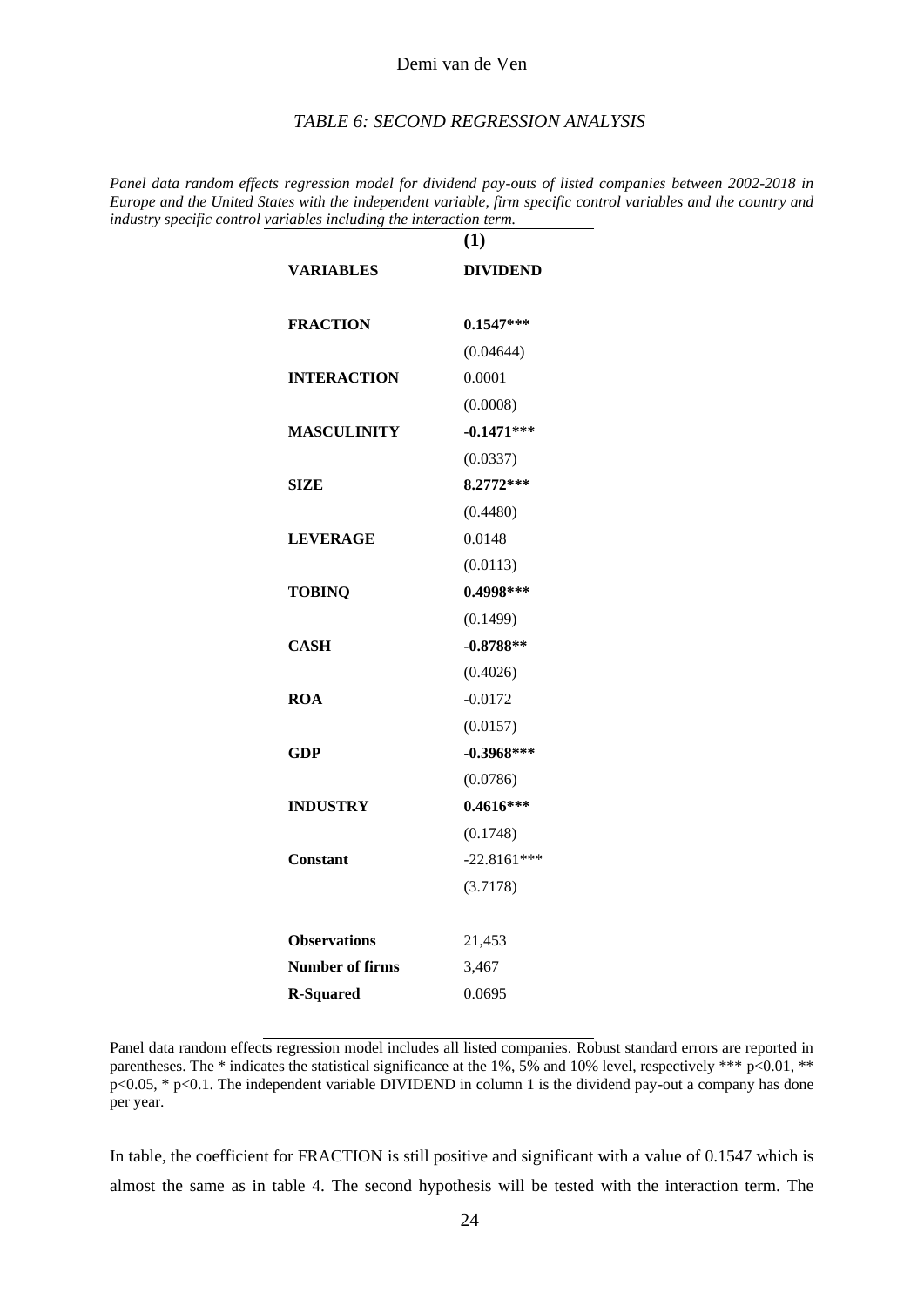interaction term coefficient is 0.0001 and not significant. This means that the effect is almost 0 and not significant at all. Therefore, the conclusion can be made that the effect of masculinity in a country does not significantly influence the positive effect between dividend payouts and the amount of females in the board. In addition, this means that the second hypothesis is rejected. However, the second variable MASCULINITY, gives a negative and significant coefficient. This is in line with the paper of Bae et al. (2012). When a country has a higher effect of masculinity, it will decrease the dividend pay-outs of the firm that is located in that specific country. All the other variables have a slightly different coefficient but the effects are the same.

## <span id="page-24-0"></span>**4.4. Robustness check**

In the past paragraph we rejected the second hypothesis because the coefficient showed a value of almost 0 and not significant. Since 80% of our sample is based on firms located in the United States, we can ask if the masculinity index of the United States biases the results. To find out if there is no decreasing effect at all, we conduct a robustness check. We made another sample with only the except of the United States. With this sample we can check whether the positive effect between dividend pay-outs and the fraction of females is still positive and significant. Besides, we can test whether the effect of culture on this positive effect is still not significant and almost 0 or decreasing as expected.

The sample we use for this robustness check includes the following countries: Austria, Belgium, Czech Republic, Denmark, Finland, France, Germany, Greece, Hungary, Ireland, Italy, the Netherlands, Norway, Poland, Portugal, Spain, Switzerland, Swede, Turkey and the United Kingdom. Table 7 shows the regression.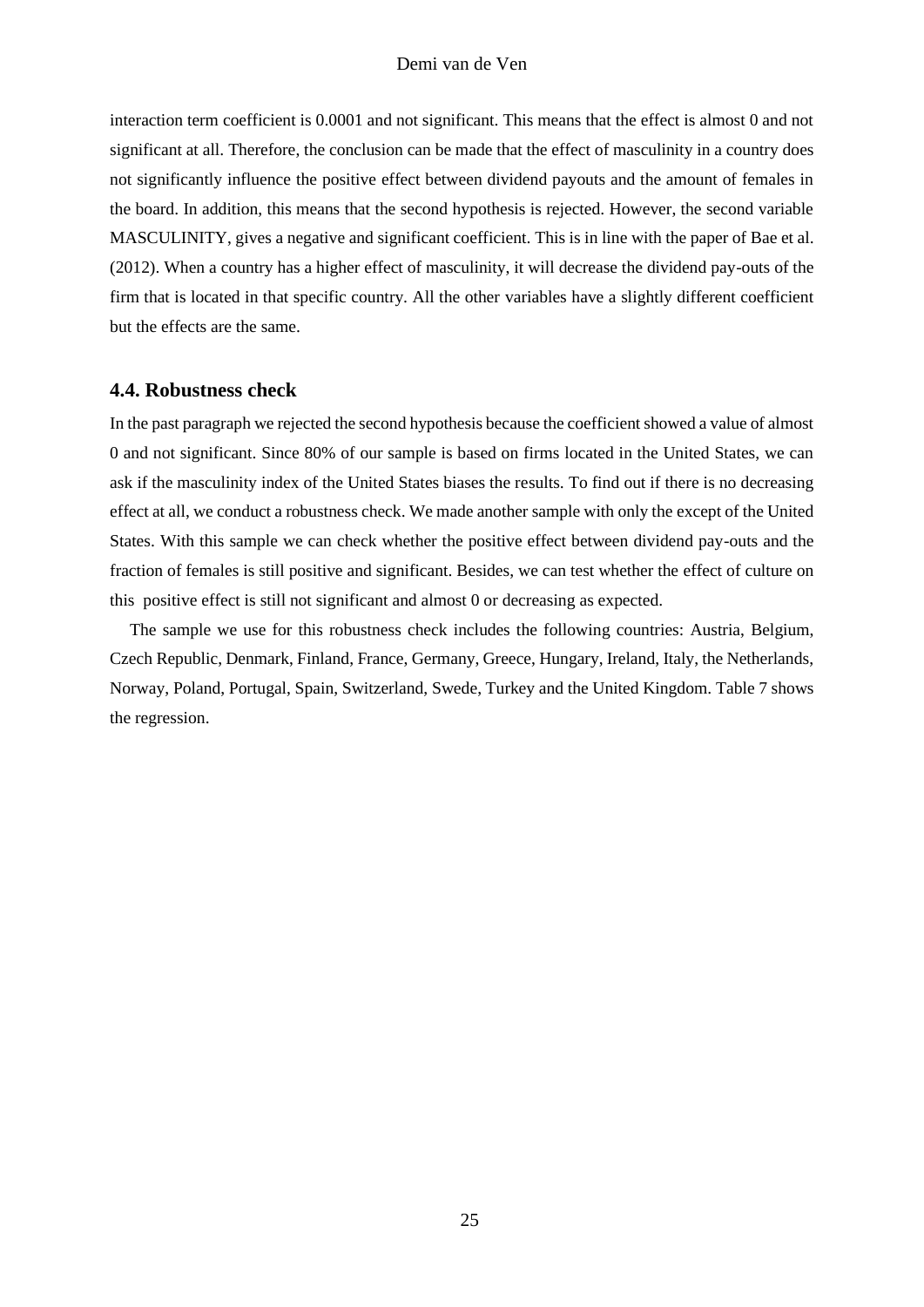## Demi van de Ven

#### *TABLE 7: ROBUSTNESS CHECK ANALYSIS*

*Panel data random effects regression model for dividend pay-outs of listed companies between 2002-2018 in Europe without the United States, the dependent variable, the independent variable, firm specific control variables and the country and industry specific control variables including the interaction term.*

**(1)**

| (1)             |
|-----------------|
| <b>DIVIDEND</b> |
|                 |
| $0.1776***$     |
| (0.05524)       |
| $-0.0002$       |
| (0.0010)        |
| 0.0159          |
| (0.032)         |
| 6.3175***       |
| (0.7071)        |
| $-0.0419$       |
| (0.0021)        |
| 3.2860**        |
| (0.3438)        |
| $-9.0827**$     |
| (2.2128)        |
| $-0.1908***$    |
| (0.0388)        |
| $-0.3136***$    |
| (0.1050)        |
| 0.3421          |
| (0.2798)        |
| $-11.6495***$   |
| (5.2956)        |
|                 |
| 9,741           |
| 1,084           |
| 0.0318          |
|                 |

Panel data random effects regression model includes all listed companies. Robust standard errors are reported in parentheses. The \* indicates the statistical significance at the 1%, 5% and 10% level, respectively \*\*\* p<0.01, \*\*  $p<0.05$ , \*  $p<0.1$ . The independent variable DIVIDEND in column 1 is the dividend pay-out a company has done per year.

Even when we exclude the United States, we find that the interaction effect is still almost 0 and not significant. The positive relationship between dividend pay-outs and the fraction of women in the board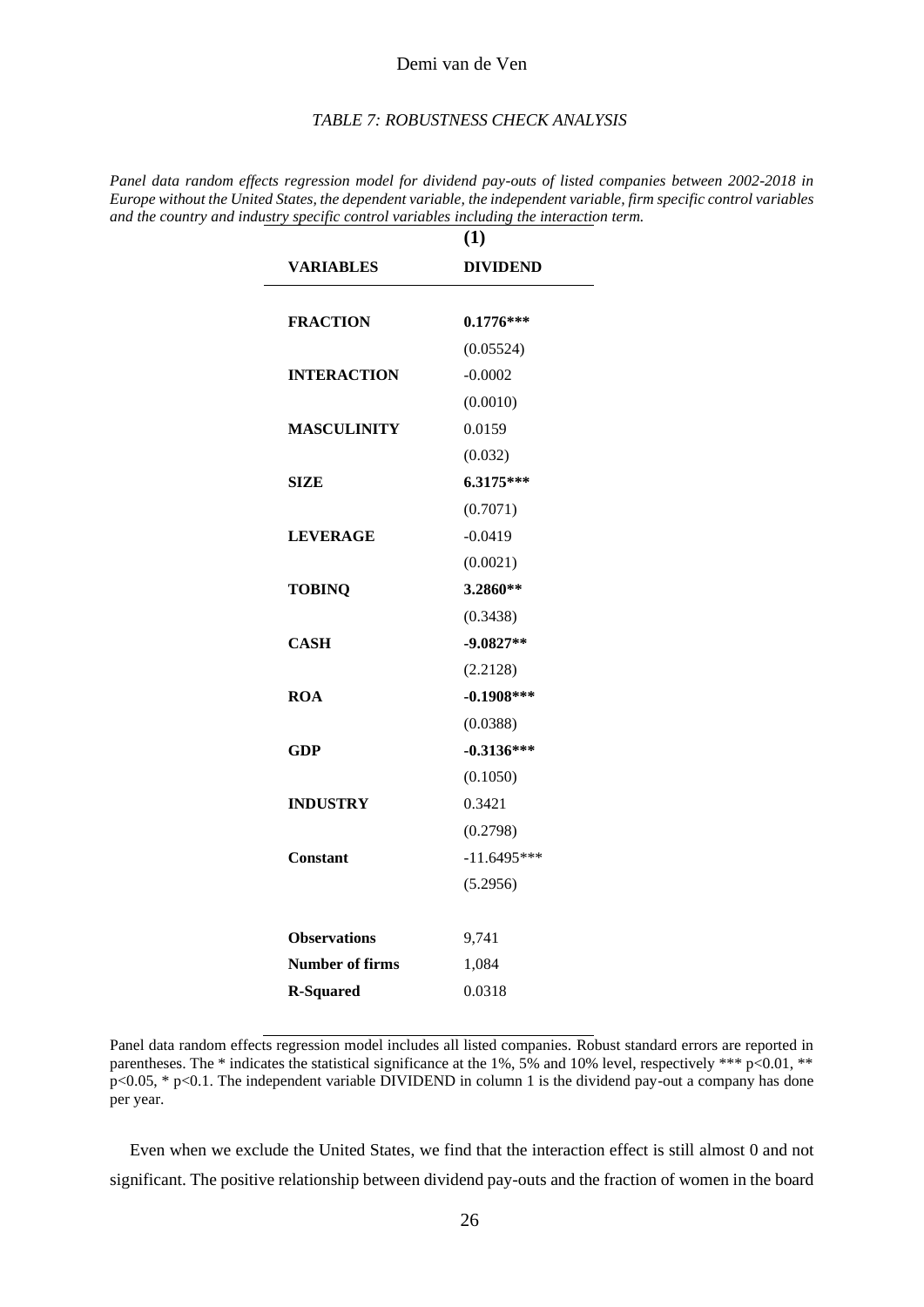is still positive and significant. The coefficient for MASCULINITY is not significant anymore. Therefore we cannot say that masculinity decreases the dividend pay-outs in a country in Europe. The coefficient of leverage has changed from positive to negative when excluding the United States. However, it is not significant therefore we cannot take this into account. The ROA variable has changed into a significant coefficient. When the return on the assets are increasing, the dividend pay-outs decrease. Besides, the variable for industry is not significant anymore.

In conclusion, the results from hypothesis 1 have not changed. We still can say that when there are more females in the board, the dividend pay-outs increase. However, when we exclude the United States, the second hypothesis is still not rejected. The variable for masculinity has become positive. This is not in line with the paper of Bae et al. (2012), who expected a negative relationship. Nevertheless, the coefficient is not significant, therefore we cannot take this into account.

## <span id="page-26-0"></span>**5. Discussion & Conclusion**

This paper tried to search for more evidence about the dividend pay-outs when a firm has more females in the board. This study has already been done by multiple researchers. However, the timeframe and the countries included is new. In addition this paper has included a cultural effect. This has never been done and therefore new insights have been showed. The sample consisted of 3731 companies . The amount of companies located in Europe is 771. The amount of companies located in the United States is 2.960. In order to provide an answer to the research question, two hypothesis were conducted. This chapter continues by discussing the findings of the previous chapter. These findings will also be compared with prior research results. Then this paper will end with a conclusion and some limitations and recommendations for further research.

## <span id="page-26-1"></span>**5.1. Discussion**

The results of the first hypothesis show that the increase of women in the corporate board of a listed firm, significantly increase the dividend pay-outs the firm pays. This is in line with prior evidence that is conducted in the United States but also in Europe (Saeed and Sameer, 2017; Pucheta-Martinez and Bel-Oms, 2016; Jurkas et al, 2011). Because this research has been done in many countries, there could be said that cultural differences should be incorporated. However, none of these studies have been included culture in their analysis. Therefore this research has made a second hypothesis that want to find out if culture has a positive or a negative effect on the relationship between dividend and the fraction of women on the board. Past research have shown that cultural differences can decrease the amount of dividend that will be paid (Bae et al. 2012). However, the second hypothesis does not give any significant outcome. The variable that controls for culture gives a decreasing effect on dividend as expected. The interaction term that controls for the interaction between culture and the given relationship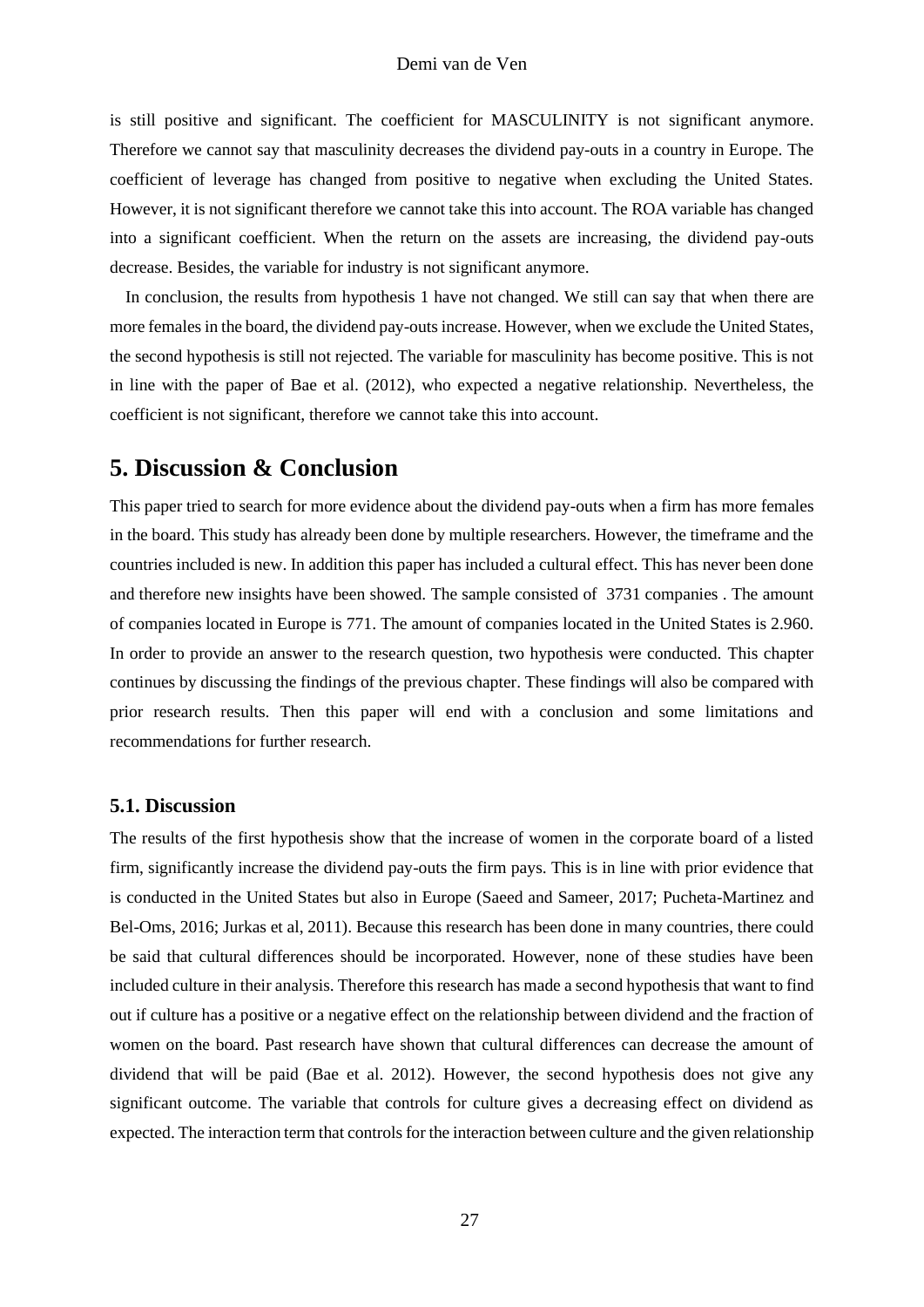between dividend and the fraction of women on the board is not significant. Therefore we can conclude that culture does not affect the positive relationship between dividend and more females in the board.

## <span id="page-27-0"></span>**5.2. Conclusion**

This study contributes to the existing literature by providing a better understanding of the relationship between dividend pay-outs within listed companies and the number of women on the corporate board. This conclusion gives an answer to the research question: *To what extent does the gender diversity of a board affect the dividend pay-outs of a firm and does culture affect this relationship?*. On the first part of the research question we can give an answer that gender diversity of a board has a positive significant effect on the dividend pay-out. More women in boards increase the presence of other women in positions (Hillman et al., 2017). Women are more effective in monitoring and have more ethical behavior than men (Lakhal et al., 2015). This means that when there are more women in boards, better decisions are made for example, more investments in net present value projects that are positive. In addition, monitoring costs decrease when more women are in the board because women reduce agency problems (Jurkas et al., 2011). All this evidence is in line with our study. The sample of 3731 firms located in Europe and the United States show that the higher the fraction of women is, the higher the dividend payouts are. Besides, this study tries to find out if culture affects the relationship between dividend and the fraction of females in the board. Culture can decrease, increase or not affect the relationship at all. This research has never been done and therefore this study is unique. Past evidence show that cultural differences, decrease dividend pay-outs. This study used the index numbers of Hofstede (2010) to give each country an index number to measure the cultural differences. The analysis showed that the interaction of masculinity and the fraction of females does not decrease or increase the relationship with dividend at all. It did not affect the relationship and therefore we can give an answer to the research question.

Some limitations are involved when reviewing this research, these can provide as a guide by further research. Firstly, we used the Hofstede (2010) index, it could be the reason that another index like the paper of Shao et al. (2010) did. They used the Schwartz's key cultural dimensions for their paper. Instead of using masculinity Schwartz use conservatism and mastery to give each country an index number. It could be that by using this index the cultural differences do affect the positive relationship of dividend and the fraction of women. Secondly, 80% of the sample are firms that are located in the United States, this could give the results a bias that goes more towards the results of the United States. However, when we look at the robustness check which is the same regression but excluding the United States, we see the same results for hypothesis 1 and 2. Nevertheless, we see that masculinity is decreasing the dividend pay-outs in the sample with the United States. Thirdly, this paper used a sample of data between 2002- 2018, this means that it used data before, during and after the crisis. The sample therefore is a good representative for every economic state.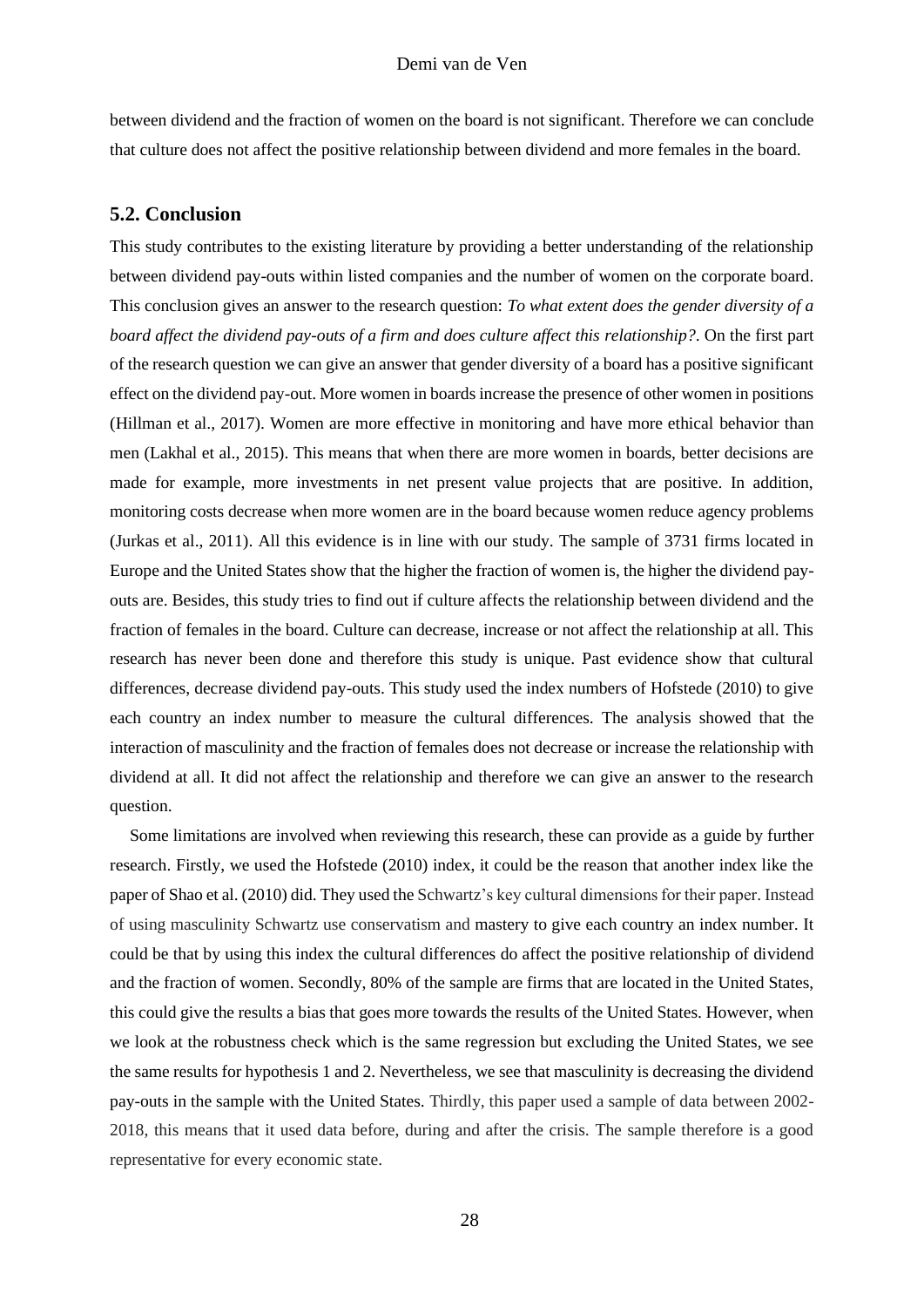## Demi van de Ven

In conclusion, some advice for further research is that another index like the index of Schwartz can be used to check whether this gives other results. Besides, the sample can be extended by using countries in Asia, Middle-Asia, Africa, South-America and the Pacific. Only then it can be concluded if cultural differences affect the relationship between dividend pay-outs and the fraction of females positively or negatively worldwide.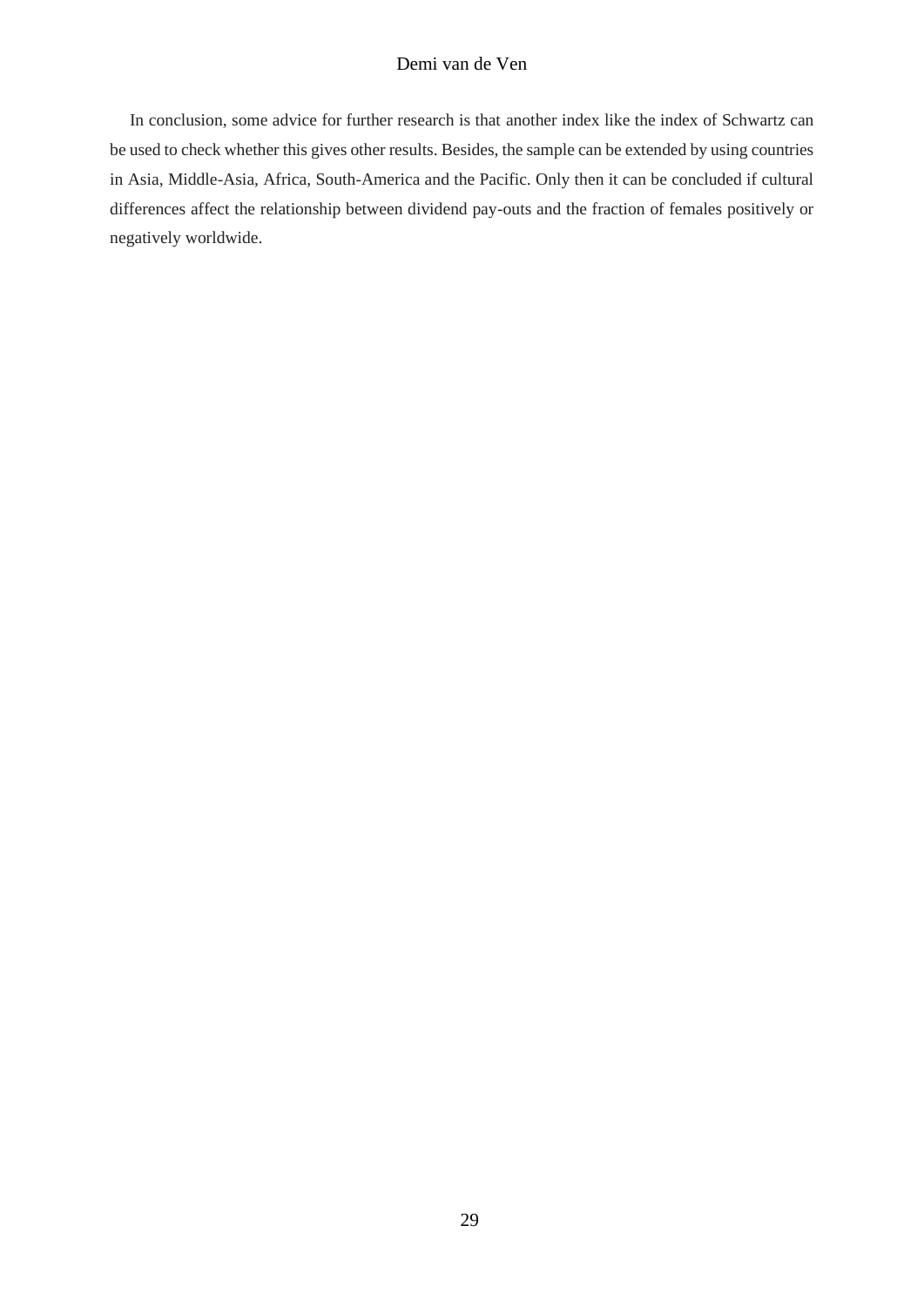# <span id="page-29-0"></span>**6. References**

**Adams, R. B., & Ferreira, D. (2009).** Women in the boardroom and their impact on governance and performance. *Journal of financial economics*, *94*(2), 291-309.

**Allen, F., & Michaely, R. (2003).** Payout policy. In *Handbook of the Economics of Finance* (Vol. 1, pp. 337-429). Elsevier.

**Archbold, S., & Vieira, E. F. S. (2010).** Corporate dividend policies in bank-based and market-based systems: survey evidence from UK and Portugal. *Portuguese Journal of Management Studies*, *15*(1), 35-64.

**Bae, S. C., Chang, K., & Kang, E. (2012).** Culture, corporate governance, and dividend policy: international evidence. *Journal of Financial Research*, *35*(2), 289-316

**Black, F. (1976).** The dividend puzzle. *The Journal of Portfolio Management*, *2*(2), 5-8.

**Brav, A., Graham, J. R., Harvey, C. R., & Michaely, R. (2005).** Payout policy in the 21st century. *Journal of financial economics*, *77*(3), 483-527.

**Byrne, J., & O'Connor, T. (2017).** Creditor rights, culture and dividend payout policy. *Journal of multinational financial management*, *39*, 60-77.

**Carter, D. A., Simkins, B. J., & Simpson, W. G. (2003).** Corporate governance, board diversity, and firm value. *Financial review*, *38*(1), 33-53.

**Chen, G., Crossland, C., & Huang, S. (2016).** Female board representation and corporate acquisition intensity. *Strategic Management Journal*, *37*(2), 303-313.

**Chen, J., Leung, W. S., & Goergen, M. (2017).** The impact of board gender composition on dividend payouts. *Journal of Corporate finance*, *43*, 86-105.

**Chui, A., & Kwok, C. (2008).** National culture and life insurance consumption. *Journal of International Business Studies, 39*(1), 88-101.

**Dhaliwal, D., Krull, L., Li, O. Z., & Moser, W. (2005).** Dividend taxes and implied cost of equity capital. *Journal of Accounting Research*, *43*(5), 675-708.

**Daunfeldt, S. O., & Rudholm, N. (2012).** Does gender diversity in the boardroom improve firm performance. *Departamento de Economía de la Universidad de Dalarna*.

**Dhanani, A. (2005).** Corporate dividend policy: The views of British financial managers. *Journal of Business Finance & Accounting*, *32*(7‐8), 1625-1672.

**Dyl, E. A. (1988).** Corporate control and management compensation: Evidence on the agency problem. *Managerial and Decision Economics*, *9*(1), 21-25.

**Earley, C. P., & Mosakowski, E. (2000).** Creating hybrid team cultures: An empirical test of transnational team functioning. *Academy of Management journal*, *43*(1), 26-49.

**European Commission (2012).** Women on Boards: Commission proposes 40% objective*. Press release.*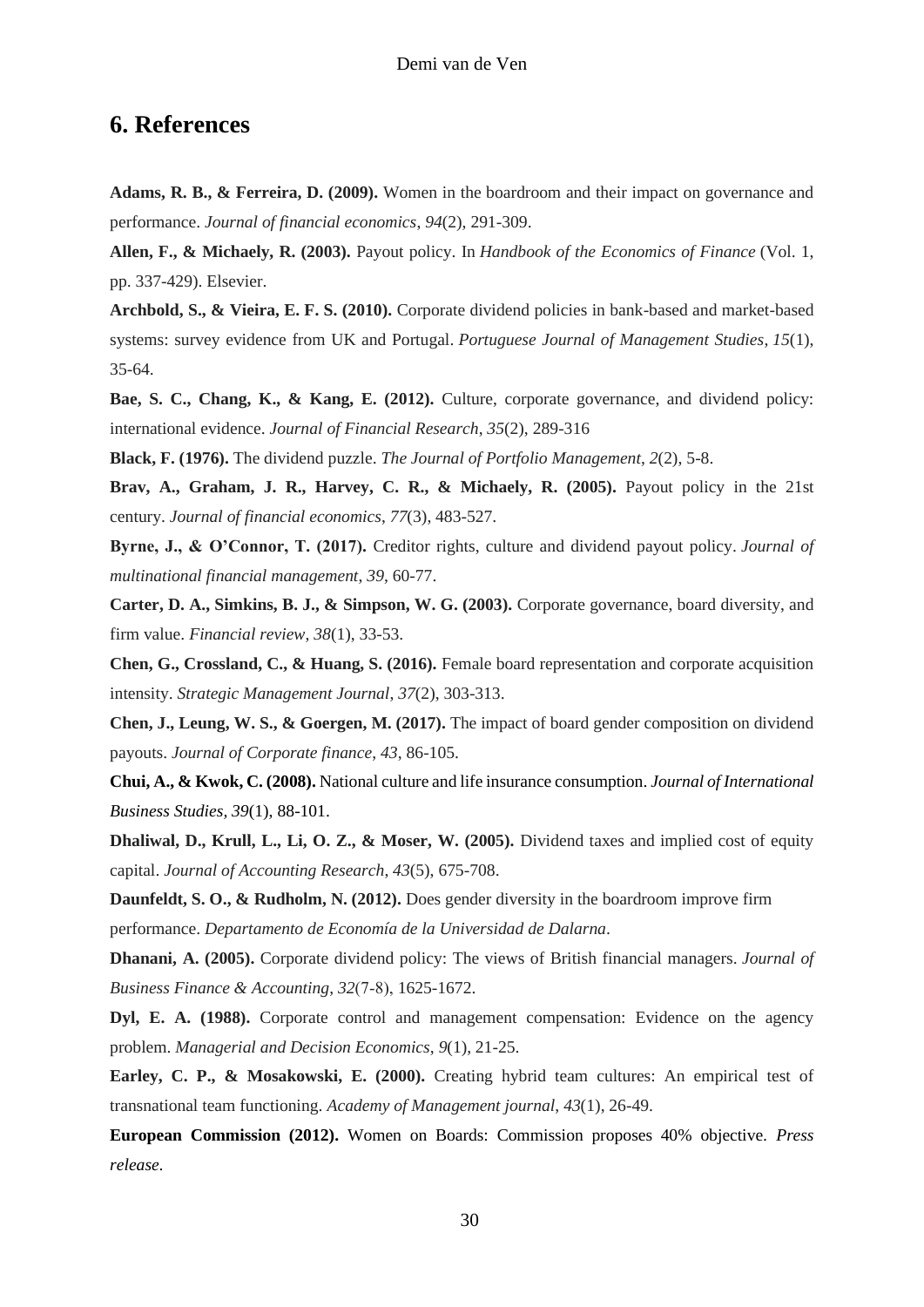**Faccio, M., Marchica, M. T., & Mura, R. (2016).** CEO gender, corporate risk-taking, and the efficiency of capital allocation. *Journal of Corporate Finance*, *39*, 193-209.

**Fama, E. F. (1980).** Agency problems and the theory of the firm. *Journal of political economy*, *88*(2), 288-307.

**Fatemi, A., & Bildik, R. (2012).** Yes, dividends are disappearing: Worldwide evidence. *Journal of Banking & Finance*, *36*(3), 662-677.

**Fidrmuc, J. P., & Jacob, M. (2010).** Culture, agency costs, and dividends. *Journal of Comparative Economics*, *38*(3), 321-339.

**Pucheta‐Martínez, M. C., Bel‐Oms, I., & Olcina‐Sempere, G. (2016).** Corporate governance, female directors and quality of financial information. *Business Ethics: A European Review*, *25*(4), 363-385.

**Gul, F. A., Srinidhi, B., & Ng, A. C. (2011).** Does board gender diversity improve the informativeness of stock prices?. *Journal of Accounting and Economics*, *51*(3), 314-338.

**Gyapong, E., Ahmed, A., Ntim, C. G., & Nadeem, M. (2019).** Board gender diversity and dividend policy in Australian listed firms: the effect of ownership concentration. *Asia Pacific Journal of Management*, 1-41.

**Hillman, A. J., Shropshire, C., & Cannella Jr, A. A. (2007).** Organizational predictors of women on corporate boards. *Academy of Management Journal*, *50*(4), 941-952.

**Hofstede, G. (2003).** Cultural dimensions. *www. geert-hofstede. com, consulta*, *13*.

**Jensen, M. C., & Meckling, W. H. (1979).** Theory of the firm: Managerial behavior, agency costs, and ownership structure. In *Economics social institutions* (pp. 163-231). Springer, Dordrecht.

**Jensen, M. C. (1986).** Agency costs of free cash flow, corporate finance, and takeovers. *The American economic review*, *76*(2), 323-329.

**Jurkus, A. F., Park, J. C., & Woodard, L. S. (2011).** Women in top management and agency costs. *Journal of Business Research*, *64*(2), 180-186.

**Kuh, E. (1963).** *Capital stock growth: A micro-econometric approach* (Vol. 32). Elsevier Science & Technology.

**Kuo, J. M., Philip, D., & Zhang, Q. (2013).** What drives the disappearing dividends phenomenon?. *Journal of Banking & Finance*, *37*(9), 3499-3514.

**La Porta, R., Lopez-de-Silanes, F., Shleifer, A., & Vishny, R. (2000).** Investor protection and corporate governance. *Journal of financial economics*, *58*(1-2), 3-27.

**Lakhal, F., Aguir, A., Lakhal, N., & Malek, A. (2015).** Do women on boards and in top management reduce earnings management? Evidence in France. *Journal of Applied Business Research (JABR)*, *31*(3), 1107-1118.

**Levi, M., Li, K., & Zhang, F. (2014).** Director gender and mergers and acquisitions. *Journal of Corporate Finance*, *28*, 185-200.

**Lintner, J. (1956).** Distribution of incomes of corporations among dividends, retained earnings, and taxes. *The American economic review*, *46*(2), 97-113.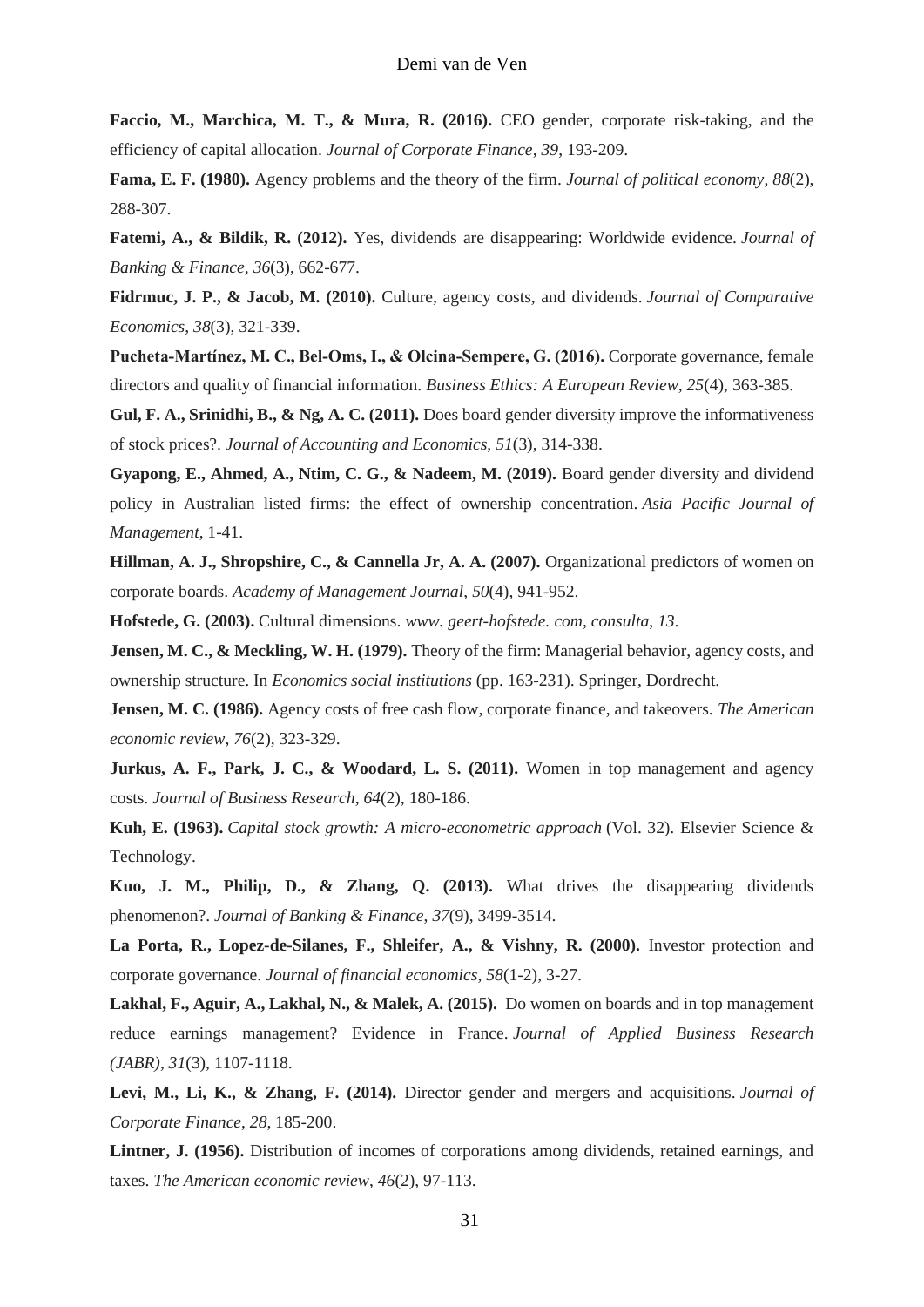**Matsa, D. A., & Miller, A. R. (2011).** Chipping away at the glass ceiling: Gender spillovers in corporate leadership. *American Economic Review*, *101*(3), 635-39.

**Miller, M. H., & Modigliani, F. (1961).** Dividend policy, growth, and the valuation of shares. *the Journal of Business*, *34*(4), 411-433.

**Myers, S.C. (1984).** The Capital Structure Puzzle. *Journal of Finance, 39*, 575-592.

**Newman, K. L., & Nollen, S. D. (1996).** Culture and congruence: The fit between management practices and national culture. *Journal of international business studies*, *27*(4), 753-779.

**PwC (2019).** The collegiality conundrum: finding balance in the boardroom. *Annual Corporate Directors Survey.* 

**Redding, L. S. (1997)**. Firm size and dividend payouts. *Journal of financial intermediation*, *6*(3), 224- 248.

**Saeed, A., & Sameer, M. (2017).** Impact of board gender diversity on dividend payments: Evidence from some emerging economies. *International Business Review*, *26*(6), 1100-1113.

**Shao, L., Kwok, C. C., & Guedhami, O. (2010).** National culture and dividend policy. *Journal of International Business Studies*, *41*(8), 1391-1414.

**Shaukat, A., Qiu, Y., & Trojanowski, G. (2016).** Board attributes, corporate social responsibility strategy, and corporate environmental and social performance. *Journal of Business Ethics*, *135*(3), 569- 585.

**Vitell, S. J., Nwachukwu, S. L., & Barnes, J. H. (1993)**. The effects of culture on ethical decisionmaking: An application of Hofstede's typology. *Journal of business Ethics*, *12*(10), 753-760

**Zheng, C., & Ashraf, B. N. (2014).** National culture and dividend policy: International evidence from banking. *Journal of Behavioral and Experimental Finance*, *3*, 22-40.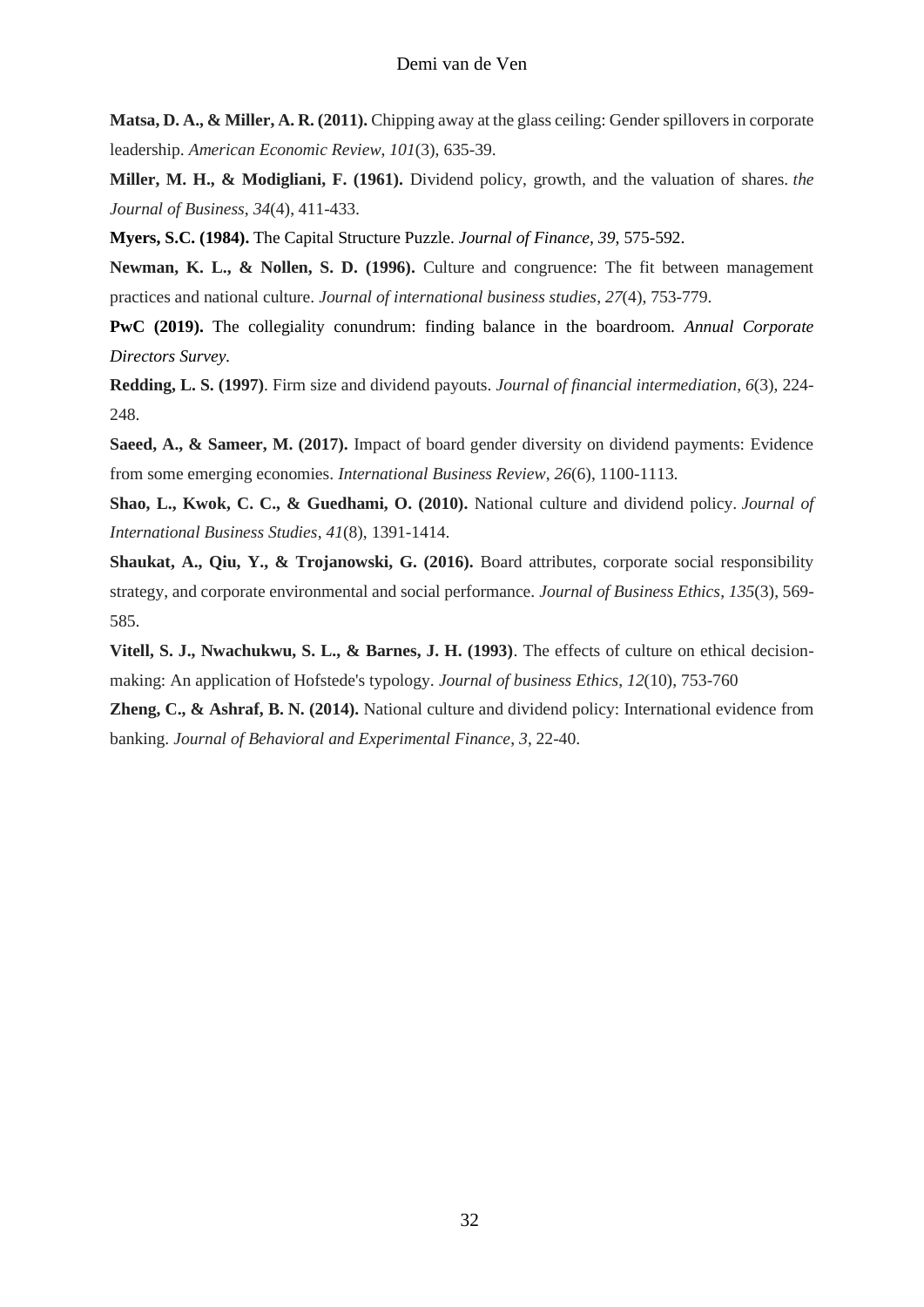# <span id="page-32-0"></span>**7. Appendices**

<span id="page-32-1"></span>*Appendix A.*

## *Table 8: INDUSTRY CODES EIKON*

*Industry codes for firms that are classified in specific categories* 

| Number    | Meaning                                                            |
|-----------|--------------------------------------------------------------------|
| 0100-0999 | Agriculture, Forestry and Fishing                                  |
| 1000-1499 | Mining                                                             |
| 1500-1899 | Construction                                                       |
| 2000-3999 | Manufacturing                                                      |
| 4000-4999 | Transportation, Communications, Electric, Gas and Sanitary Service |
| 5000-5199 | Wholesale Trade                                                    |
| 5200-5999 | <b>Retail Trade</b>                                                |
| 6000-6799 | Finance, Insurance and Real Estate                                 |
| 7000-8999 | Services                                                           |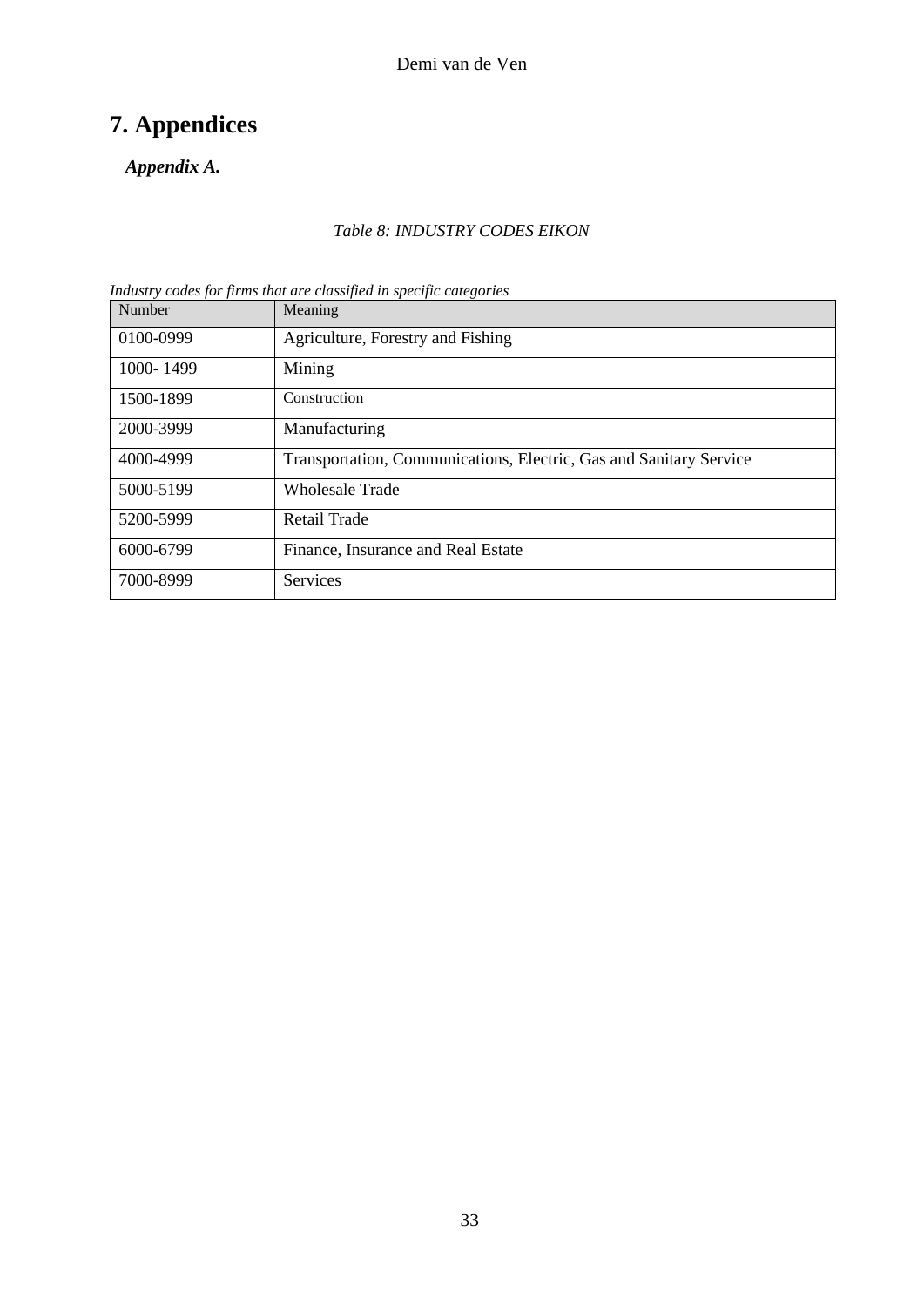## <span id="page-33-0"></span>*Appendix B.*

## *TABLE 9: DESCRIPTIVE SUMMARY STATISTICS NON-WINSORISED*

|                 | (1)   | (2)        | (3)      | (4)         | (5)    | (6)     | (7)     | (8)      |
|-----------------|-------|------------|----------|-------------|--------|---------|---------|----------|
| Variable        | Ν     | Mean       | SD       | Min         | Qı     | Q2      | Q3      | Max      |
|                 |       |            |          |             |        |         |         |          |
| DIVIDEND        | 45513 | 21.7718    | 25.9758  | 0           | 0      | 11.45   | 38.46   | 100      |
| FRACTION        | 28645 | 15.9145    | 11.9445  | 0           | 8.33   | 14.29   | 23.08   | 100      |
| MASCULINITY     | 63410 | 59.5678    | 11.5373  | 5           | 62     | 62      | 62      | 88       |
| SIZE            | 52951 | 6.2663     | 0.9114   | 0           | 5.7137 | 6.2547  | 46.8109 | 9.5132   |
| LEVERAGE        | 52402 | 43.4094    | 2771.9   | 0           | 6.56   | 21.61   | 37.28   | 460191.7 |
| TOBINQ          | 49035 | 3.4687     | 221.1344 | $-477.6116$ | 1.0747 | 1.4129  | 2.1333  | 45765.1  |
| CASH            | 45767 | 0.3980     | 5.5831   | 0           | 0.0137 | 0.1516  | 37.28   | 56.6719  |
| ROA             | 51091 | $-13.4527$ | 2612.418 | -540639.2   | 1.27   | 0.05399 | 0.1516  | 1204.1   |
| GDP             | 63410 | 1.913455   | 1.7433   | $-9.1325$   | 1.5672 | 2.2170  | 2.8612  | 25.1625  |
| <b>INDUSTRY</b> | 63410 | 5.9552     | 2.2442   | 1           | 4      | 5       | 8       | 9        |

Non-winsorized summary statistics listed firms Europe and the United States between 2002-2018

Summary statistics from the data retrieved from Eikon, Hofstede (2011) and the Worldbank of listed firms in Europe and the United States between 2002 and 2018

## *TABLE 10: DESCRIBTIVE SUMMARY STATISTICS WINSORISED*

|                 | (1)   | $^{(2)}$ | (3)     | (4)       | (5)    | (6)     | (7)    | (8)     |
|-----------------|-------|----------|---------|-----------|--------|---------|--------|---------|
| Variable        | Ν     | Mean     | SD      | Min       | Qı     | Q2      | Q3     | Max     |
|                 |       |          |         |           |        |         |        |         |
| <b>DIVIDEND</b> | 45513 | 21.741   | 25.8906 | 0         | 0      | 11.45   | 38.46  | 95.5    |
| <b>FRACTION</b> | 28645 | 15.8657  | 11.7955 | 0         | 8.33   | 14.29   | 23.08  | 50      |
| MASCULINITY     | 63410 | 59.5678  | 11.5373 | 5         | 62     | 62      | 62     | 88      |
| SIZE            | 52951 | 6.2687   | 0.8834  | 3.6578    | 5.7136 | 6.2546  | 6.8109 | 8.7152  |
| LEVERAGE        | 52402 | 24.9961  | 21.7970 | 0         | 6.56   | 21.61   | 37.28  | 109.12  |
| TOBINQ          | 49035 | 1.9225   | 1.4418  | 0.5415    | 1.0746 | 1.4129  | 2.1334 | 11.1701 |
| CASH            | 45767 | 0.2017   | 0.7049  | 0         | 0.0137 | 0.05399 | 0.1516 | 10.6558 |
| ROA             | 51091 | 3.1379   | 14.8894 | $-116.64$ | 1.27   | 4.76    | 8.87   | 42.67   |
| GDP             | 63410 | 1.9021   | 1.6488  | $-5.6971$ | 1.5672 | 2.2170  | 2.8612 | 74708   |
| <b>INDUSTRY</b> | 63410 | 0        | 0       | 0         | 0      | 0       | 0      | 0       |

Winsorized summary statistics listed firms Europe and United States between 2002-2018

Summary statistics from the data retrieved from Eikon, Hofstede (2011) and the Worldbank of listed firms in Europe and the United States between 2002 and 2018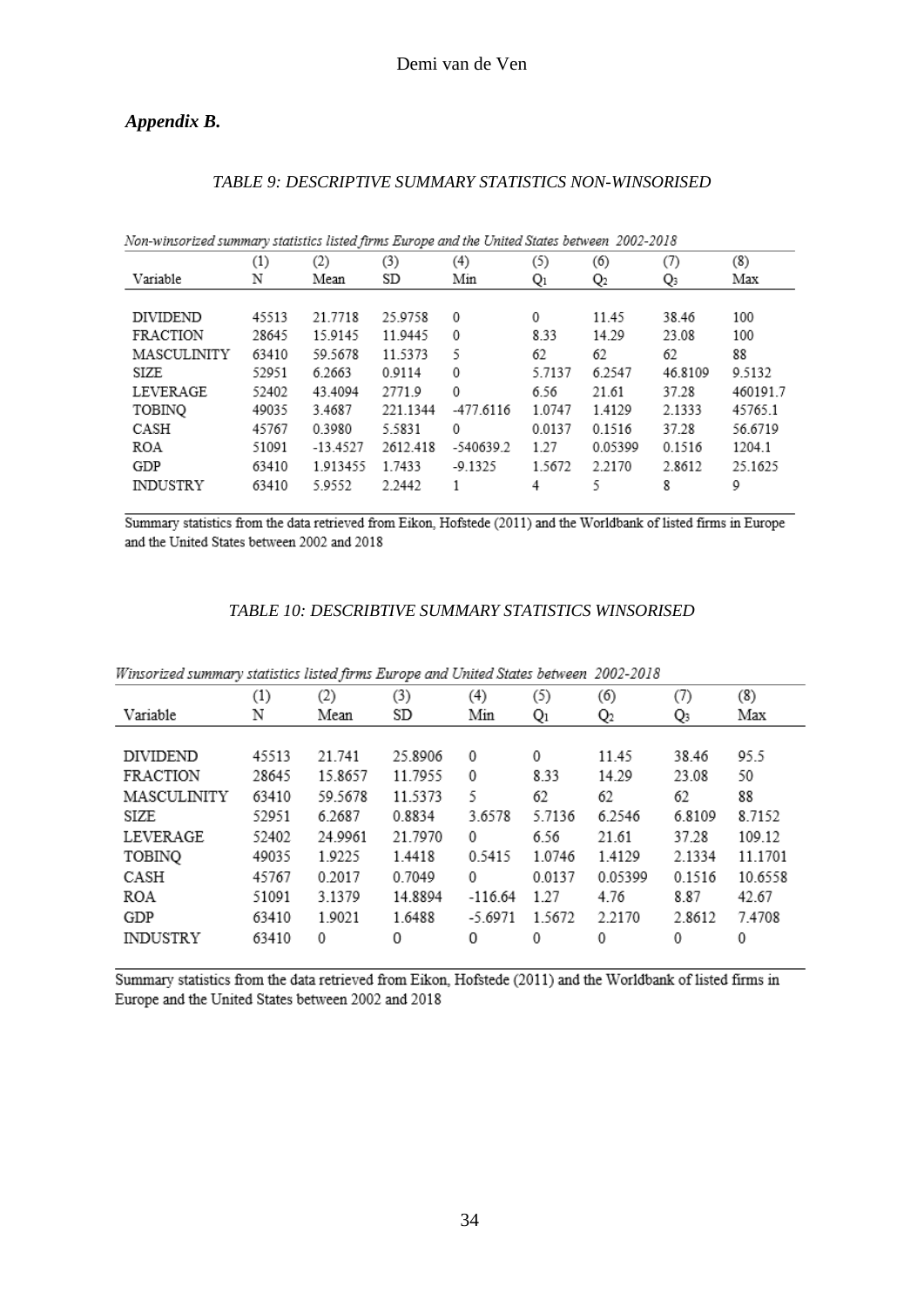# <span id="page-34-0"></span>*Appendix C.*

## *TABLE 11: DETAILED SAMPLE COUNTRIES*

|                       | (1)              |
|-----------------------|------------------|
| COUNTRY               | <b>FREQUENCY</b> |
|                       |                  |
| <b>AUSTRIA</b>        | 272              |
| <b>BELGIUM</b>        | 544              |
| <b>CHECH REPUBLIC</b> | 85               |
| <b>DENMARK</b>        | 476              |
| <b>FINLAND</b>        | 425              |
| <b>FRANCE</b>         | 1,972            |
| <b>GERMANY</b>        | 2,074            |
| <b>GREECE</b>         | 323              |
| <b>HUNGARY</b>        | 68               |
| <b>IRELAND</b>        | 187              |
| <b>IRALY</b>          | 1,071            |
| <b>NETHERLANDS</b>    | 731              |
| <b>NORWAY</b>         | 561              |
| <b>POLAND</b>         | 578              |
| <b>PORTUGAL</b>       | 153              |
| SPAIN                 | 867              |
| <b>SWEDEN</b>         | 1,156            |
| <b>SWITZERLAND</b>    | 1,054            |
| TURKEY                | 510              |
| <b>UNITED KINGDOM</b> | 6,613            |
| <b>UNITED STATES</b>  | 43,707           |
|                       |                  |
|                       |                  |
| <b>TOTAL</b>          | 63,427           |

The frequency of observations of each country.